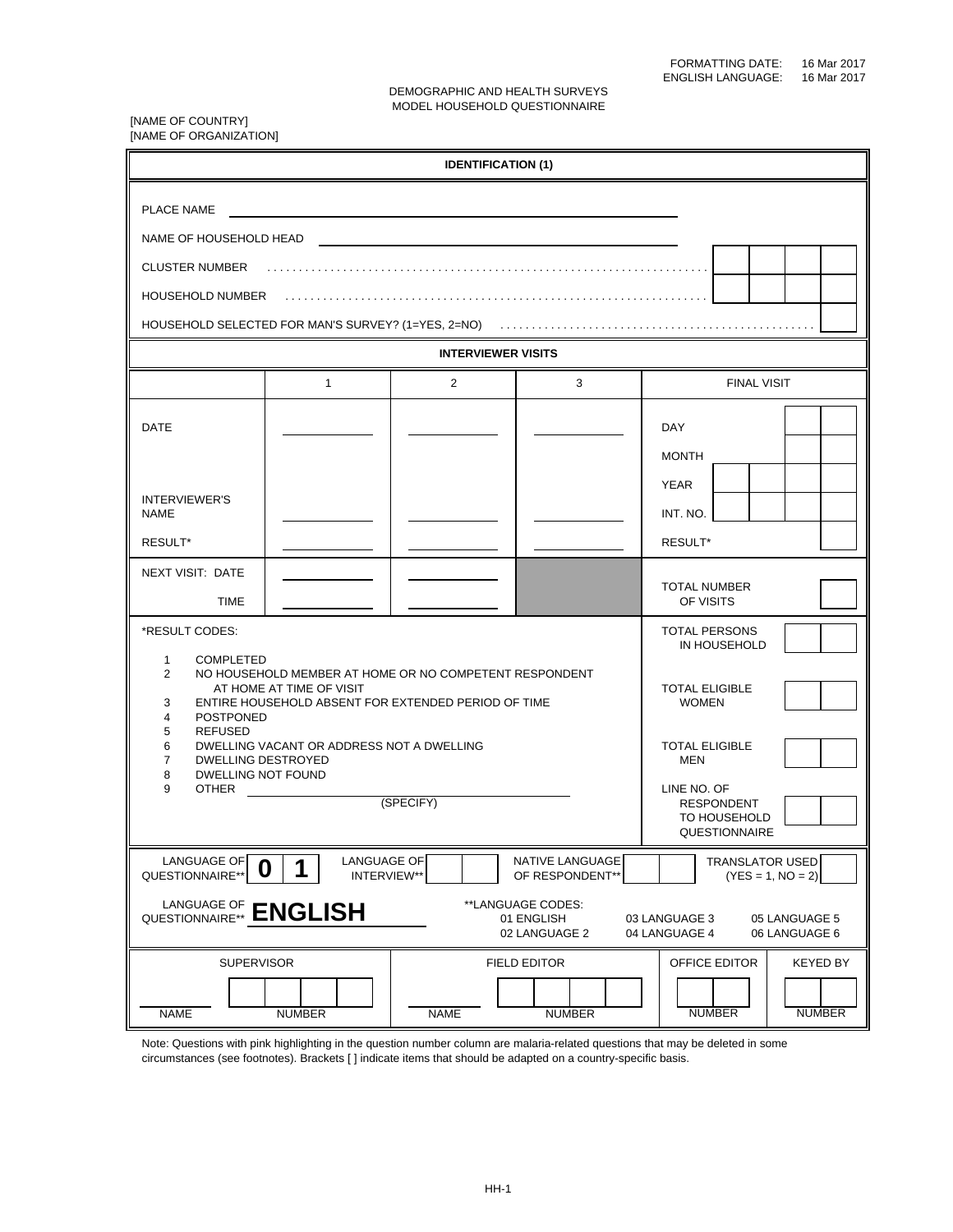THIS PAGE IS INTENTIONALLY BLANK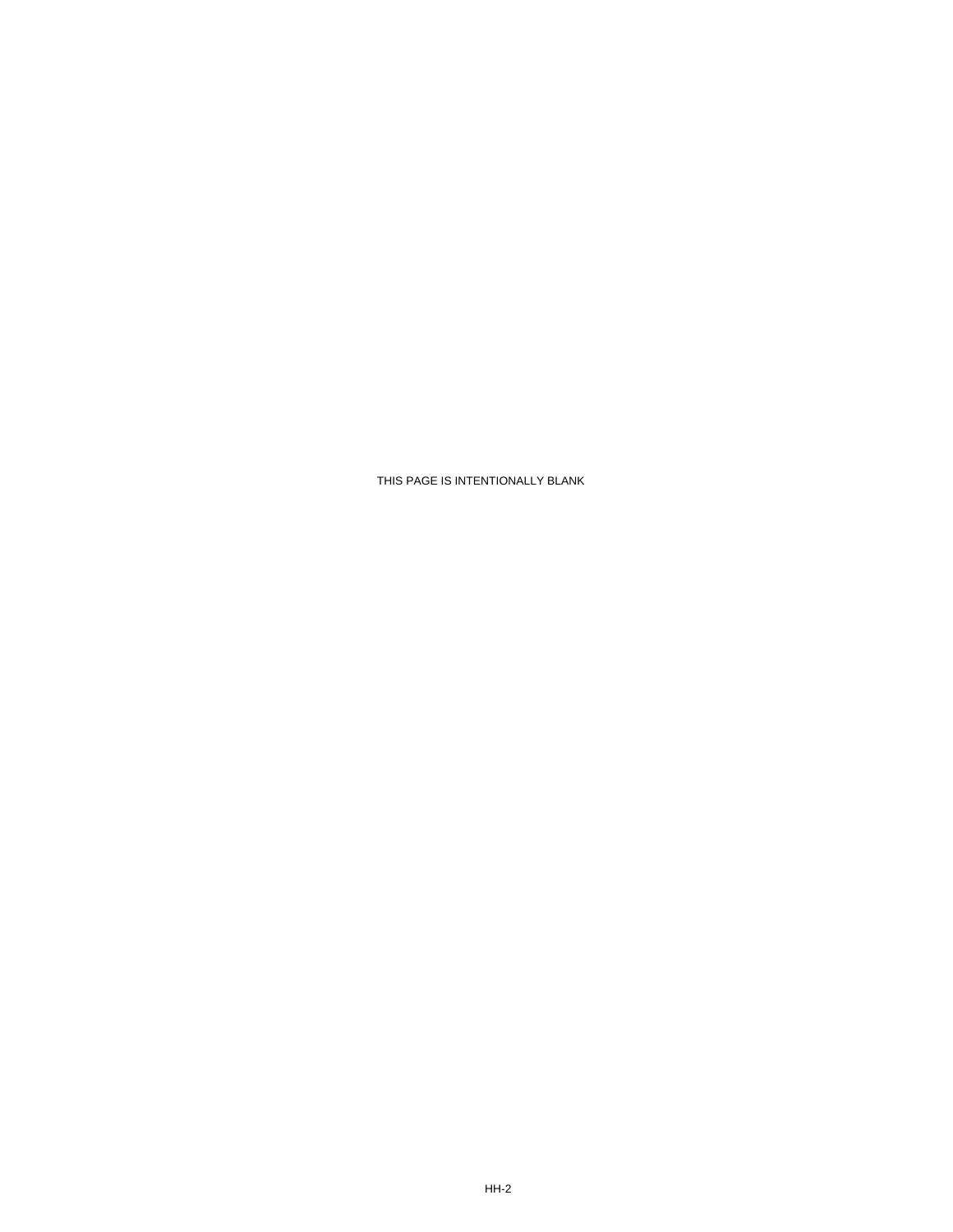# INTRODUCTION AND CONSENT

| × | ۰. | I<br>× |
|---|----|--------|

| Hello. My name is<br>conducting a survey about health and other topics all over [NAME OF COUNTRY]. The information we collect will help the<br>government to plan health services. Your household was selected for the survey. I would like to ask you some questions about<br>your household. The questions usually take about 15 to 20 minutes. All of the answers you give will be confidential and will not                                        | . I am working with [NAME OF ORGANIZATION]. We are |
|--------------------------------------------------------------------------------------------------------------------------------------------------------------------------------------------------------------------------------------------------------------------------------------------------------------------------------------------------------------------------------------------------------------------------------------------------------|----------------------------------------------------|
| be shared with anyone other than members of our survey team. You don't have to be in the survey, but we hope you will agree<br>to answer the questions since your views are important. If I ask you any question you don't want to answer, just let me know<br>and I will go on to the next question or you can stop the interview at any time. In case you need more information about the<br>survey, you may contact the person listed on this card. |                                                    |

## GIVE CARD WITH CONTACT INFORMATION

Do you have any questions? May I begin the interview now?

SIGNATURE OF INTERVIEWER **Example 2018** DATE DATE DATE

| RESPONDENT AGREES  |  |
|--------------------|--|
| TO BE INTERVIEWED. |  |
|                    |  |
|                    |  |

RESPONDENT DOES NOT AGREE TO BE INTERVIEWED . . 2 - END

| 100 | RECORD THE TIME. | <b>HOURS</b> |
|-----|------------------|--------------|
|     |                  | MINUTES      |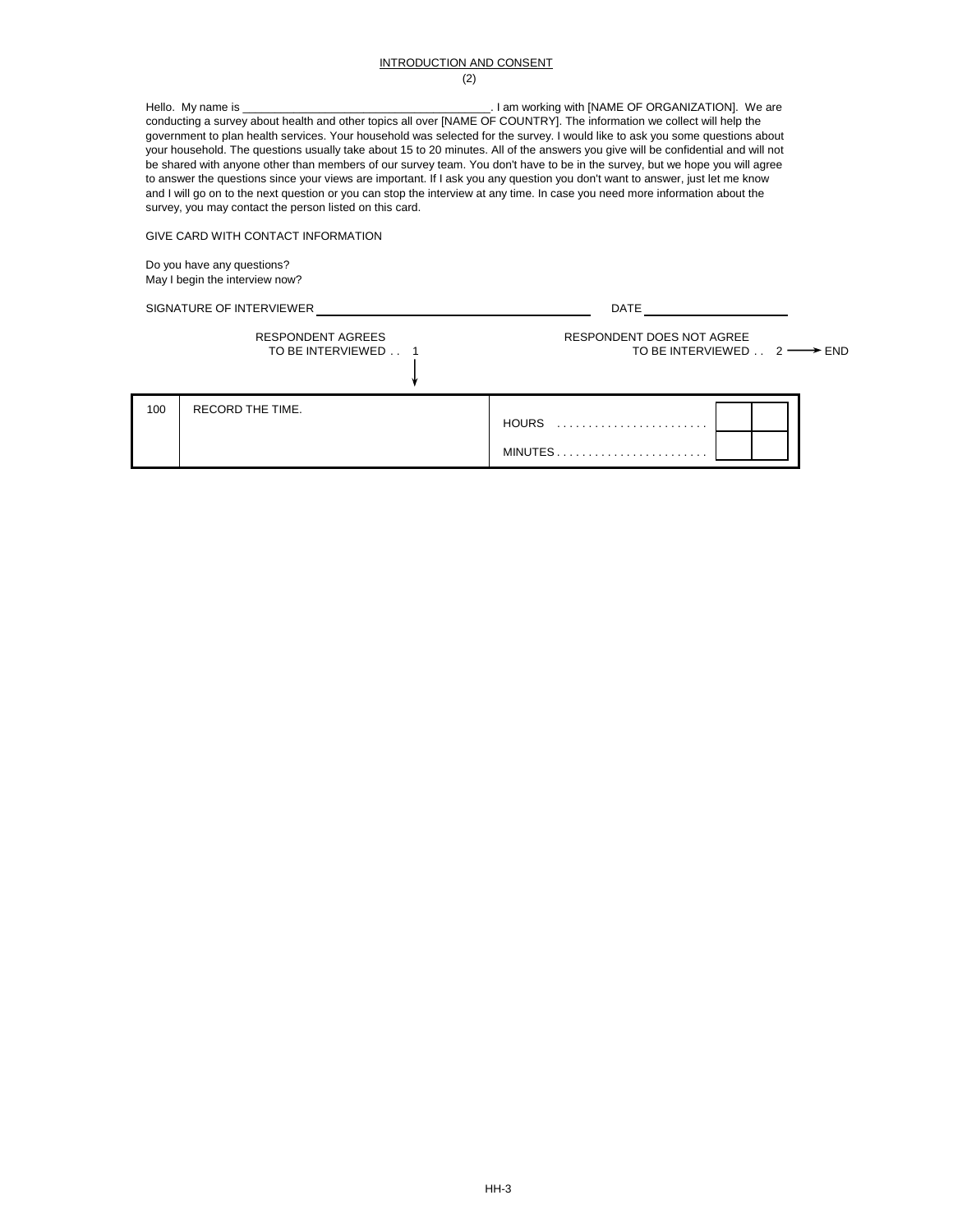|              |                                                                                                                                                                                                                                            |                                                                              |                                         |                                            |                                                 |                                             | IF AGE 15<br>OR OLDER                                                                                                                                                                |                                                                                  |                                                                                                     |                                                                         |
|--------------|--------------------------------------------------------------------------------------------------------------------------------------------------------------------------------------------------------------------------------------------|------------------------------------------------------------------------------|-----------------------------------------|--------------------------------------------|-------------------------------------------------|---------------------------------------------|--------------------------------------------------------------------------------------------------------------------------------------------------------------------------------------|----------------------------------------------------------------------------------|-----------------------------------------------------------------------------------------------------|-------------------------------------------------------------------------|
| LINE<br>NO.  | <b>USUAL RESIDENTS</b><br>AND VISITORS                                                                                                                                                                                                     | <b>RELATIONSHIP</b><br>TO HEAD OF<br><b>HOUSEHOLD</b>                        | <b>SEX</b>                              |                                            | <b>RESIDENCE</b>                                | AGE                                         | <b>MARITAL</b><br><b>STATUS</b>                                                                                                                                                      |                                                                                  | <b>ELIGIBILITY</b>                                                                                  |                                                                         |
| $\mathbf{1}$ | $\mathbf{2}$                                                                                                                                                                                                                               | 3                                                                            | $\overline{\mathbf{4}}$                 | 5                                          | 6                                               | $\overline{7}$                              | 8                                                                                                                                                                                    | 9                                                                                | 10                                                                                                  | 11                                                                      |
|              | Please give me the names of<br>the persons who usually live<br>in your household and guests<br>of the household who stayed<br>here last night, starting with<br>the head of the household.                                                 | What is the<br>relationship of<br>(NAME) to the<br>head of the<br>household? | Is<br>(NAME)<br>male or<br>female?      | Does<br>(NAME)<br>usually<br>live<br>here? | Did<br>(NAME)<br>stay<br>here<br>last<br>night? | How old is<br>(NAME)?                       | What is (NAME)'s<br>current marital<br>status?                                                                                                                                       | <b>CIRCLE</b><br>LINE<br><b>NUMBER</b><br>OF ALL<br><b>WOMEN</b><br>AGE<br>15-49 | IF.<br>HOUSE-<br><b>HOLD</b><br>SELEC-<br><b>TED</b><br><b>FOR</b><br><b>MAN'S</b><br><b>SURVEY</b> | <b>CIRCLE</b><br>LINE<br><b>NUMBER</b><br>OF ALL<br>CHILDREN<br>AGE 0-5 |
|              | AFTER LISTING THE<br>NAMES AND RECORDING<br>THE RELATIONSHIP<br>AND SEX FOR EACH<br>PERSON, ASK<br>QUESTIONS 2A-2C<br>TO BE SURE THAT THE<br>LISTING IS COMPLETE.<br>THEN ASK APPROPRIATE<br>QUESTIONS IN COLUMNS<br>5-20 FOR EACH PERSON. | SEE CODES<br>BELOW.                                                          |                                         |                                            |                                                 | IF 95<br>OR MORE,<br><b>RECORD</b><br>'95'. | $1 = MARKIED$<br>OR LIVING<br><b>TOGETHER</b><br>$2 = DIVORCED/$<br>SEPARATED<br>$3 = WIDOWED$<br>$4 = NEVER -$<br><b>MARRIED</b><br>AND<br><b>NEVER</b><br>LIVED<br><b>TOGETHER</b> |                                                                                  | <b>CIRCLE</b><br>LINE<br><b>NUMBER</b><br>OF ALL<br><b>MEN</b><br>AGE<br>15-[49]                    |                                                                         |
| 01           |                                                                                                                                                                                                                                            |                                                                              | $\mathsf F$<br>М<br>$\overline{2}$<br>1 | Y<br>$\mathsf{N}$<br>$\overline{2}$<br>1   | Υ<br>N<br>$\overline{2}$<br>1                   | <b>IN YEARS</b>                             |                                                                                                                                                                                      | 01                                                                               | 01                                                                                                  | 01                                                                      |
| 02           |                                                                                                                                                                                                                                            |                                                                              | $\mathbf{1}$<br>$\overline{2}$          | 1<br>$\overline{2}$                        | 2<br>$\mathbf{1}$                               |                                             |                                                                                                                                                                                      | 02                                                                               | 02                                                                                                  | 02                                                                      |
| 03           |                                                                                                                                                                                                                                            |                                                                              | $\overline{2}$<br>$\mathbf{1}$          | $\mathbf{1}$<br>$\overline{2}$             | $\mathbf{1}$<br>$\overline{2}$                  |                                             |                                                                                                                                                                                      | 03                                                                               | 03                                                                                                  | 03                                                                      |
| 04           |                                                                                                                                                                                                                                            |                                                                              | $\overline{2}$<br>$\mathbf{1}$          | $\overline{2}$<br>$\mathbf{1}$             | $\overline{2}$<br>1                             |                                             |                                                                                                                                                                                      | 04                                                                               | 04                                                                                                  | 04                                                                      |
| 05           |                                                                                                                                                                                                                                            |                                                                              | $\overline{2}$<br>$\mathbf{1}$          | $\overline{2}$<br>$\mathbf{1}$             | $\mathbf{1}$<br>$\overline{2}$                  |                                             |                                                                                                                                                                                      | 05                                                                               | 05                                                                                                  | 05                                                                      |
| 06           |                                                                                                                                                                                                                                            |                                                                              | $\sqrt{2}$<br>$\mathbf{1}$              | $\overline{2}$<br>$\mathbf{1}$             | $\overline{2}$<br>$\mathbf{1}$                  |                                             |                                                                                                                                                                                      | 06                                                                               | 06                                                                                                  | 06                                                                      |
| 07           |                                                                                                                                                                                                                                            |                                                                              | $\overline{2}$<br>$\mathbf{1}$          | $\overline{2}$<br>$\mathbf{1}$             | $\overline{2}$<br>$\mathbf{1}$                  |                                             |                                                                                                                                                                                      | 07                                                                               | 07                                                                                                  | 07                                                                      |
| 08           |                                                                                                                                                                                                                                            |                                                                              | 1<br>$\overline{2}$                     | 1<br>$\overline{2}$                        | $\mathbf{1}$<br>$\overline{2}$                  |                                             |                                                                                                                                                                                      | 08                                                                               | 08                                                                                                  | 08                                                                      |
| 09           |                                                                                                                                                                                                                                            |                                                                              | $\overline{2}$<br>$\mathbf{1}$          | $\overline{2}$<br>$\mathbf{1}$             | 1<br>2                                          |                                             |                                                                                                                                                                                      | 09                                                                               | 09                                                                                                  | 09                                                                      |
| 10           |                                                                                                                                                                                                                                            |                                                                              | $\overline{2}$<br>1                     | $\overline{2}$<br>1                        | 1<br>$\overline{2}$                             |                                             |                                                                                                                                                                                      | 10                                                                               | 10                                                                                                  | 10                                                                      |
|              | 2A) Just to make sure that I have a complete listing: are there<br>any other people such as small children or infants that we                                                                                                              |                                                                              |                                         |                                            | ADD TO                                          |                                             | CODES FOR Q. 3: RELATIONSHIP TO HEAD OF HOUSEHOLD                                                                                                                                    |                                                                                  |                                                                                                     |                                                                         |
|              | have not listed?<br>2B) Are there any other people who may not be members of<br>your family, such as domestic servants, lodgers, or friends<br>who usually live here?                                                                      |                                                                              | <b>YES</b><br><b>YES</b>                |                                            | <b>TABLE</b><br>ADD TO<br><b>TABLE</b>          | <b>NO</b><br><b>NO</b>                      | $01 = HEAD$<br>02 = WIFE OR HUSBAND<br>03 = SON OR DAUGHTER<br>$04 =$ SON-IN-LAW OR                                                                                                  |                                                                                  | 07 = PARENT-IN-LAW<br>08 = BROTHER OR SISTER<br>09 = OTHER RELATIVE<br>10 = ADOPTED/FOSTER/         |                                                                         |
|              | 2C) Are there any guests or temporary visitors staying here, or<br>anyone else who stayed here last night, who have not been<br>listed?                                                                                                    |                                                                              | <b>YES</b>                              |                                            | ADD TO<br><b>TABLE</b>                          | <b>NO</b>                                   | DAUGHTER-IN-LAW<br>05 = GRANDCHILD<br>$06 = PARENT$                                                                                                                                  |                                                                                  | <b>STEPCHILD</b><br>11 = NOT RELATED<br>98 = DON'T KNOW                                             |                                                                         |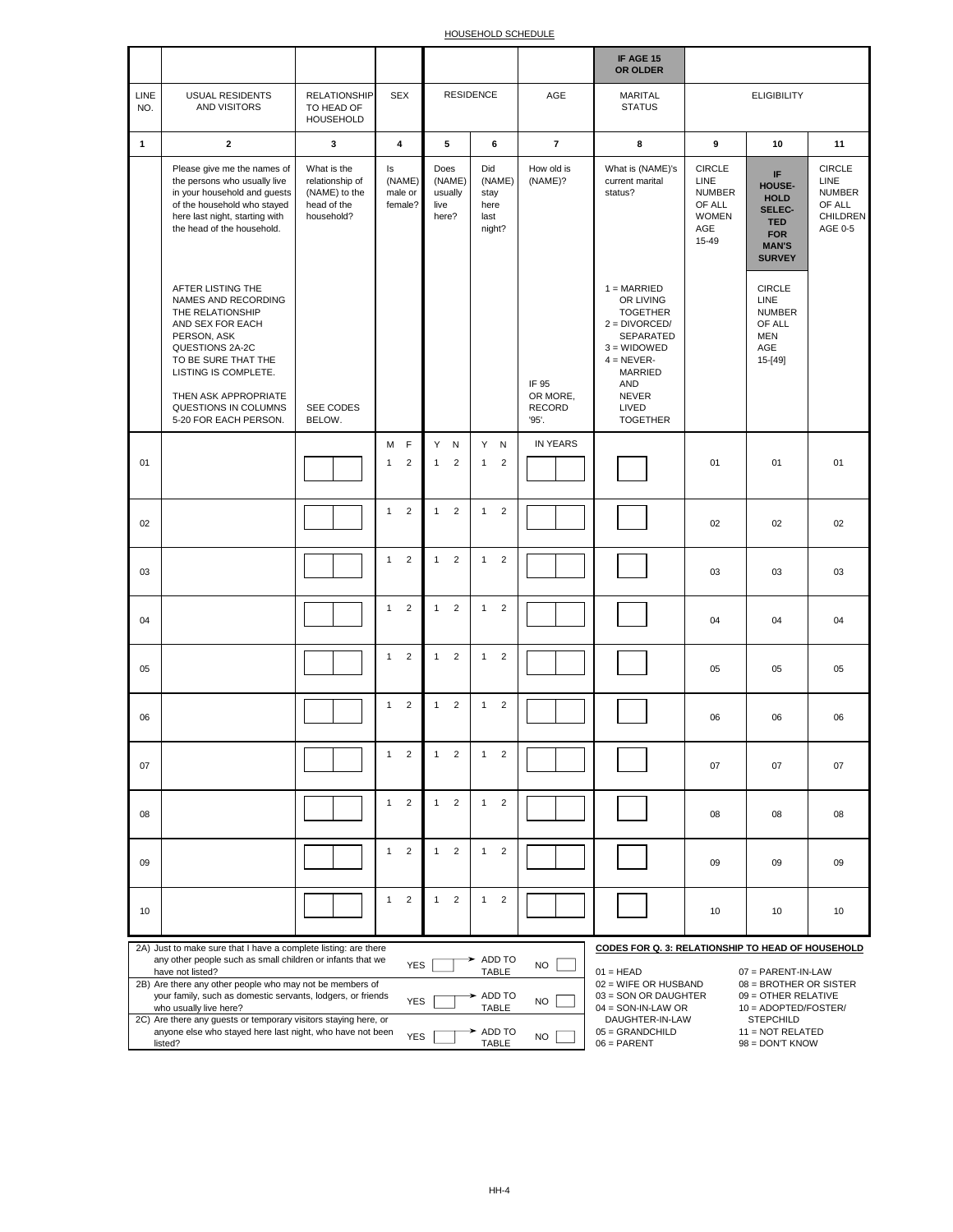|             | IF AGE 0-17 YEARS                             |                                                                                                                                                                                                            |                                            | IF AGE 5 YEARS OR OLDER                                                                                                                                                                            | IF AGE 5-24 YEARS                                                | IF AGE 0-4<br><b>YEARS</b>                                                                                                        |                                                                                                      |                                                                                          |                                                                                                                                            |
|-------------|-----------------------------------------------|------------------------------------------------------------------------------------------------------------------------------------------------------------------------------------------------------------|--------------------------------------------|----------------------------------------------------------------------------------------------------------------------------------------------------------------------------------------------------|------------------------------------------------------------------|-----------------------------------------------------------------------------------------------------------------------------------|------------------------------------------------------------------------------------------------------|------------------------------------------------------------------------------------------|--------------------------------------------------------------------------------------------------------------------------------------------|
| LINE<br>NO. |                                               | SURVIVORSHIP AND RESIDENCE OF<br><b>BIOLOGICAL PARENTS</b>                                                                                                                                                 |                                            |                                                                                                                                                                                                    |                                                                  | EVER ATTENDED<br><b>SCHOOL</b>                                                                                                    |                                                                                                      | <b>CURRENT/RECENT</b><br>SCHOOL ATTENDANCE                                               |                                                                                                                                            |
|             | 12                                            | 13                                                                                                                                                                                                         | 14                                         | 15                                                                                                                                                                                                 | 16                                                               | 17                                                                                                                                | 18                                                                                                   | 19                                                                                       | 20                                                                                                                                         |
|             | Is (NAME)'s<br>natural<br>mother<br>alive?    | Does (NAME)'s<br>natural mother<br>usually live in<br>this household<br>or was she a<br>guest last<br>night?<br>IF YES: What<br>is her name?<br><b>RECORD</b><br><b>MOTHER'S</b><br><b>LINE</b><br>NUMBER. | Is (NAME)'s<br>natural<br>father<br>alive? | Does (NAME)'s<br>natural father<br>usually live in<br>this household<br>or was he a<br>quest last<br>night?<br>IF YES: What<br>is his name?<br><b>RECORD</b><br><b>FATHER'S</b><br>LINE<br>NUMBER. | Has<br>(NAME)<br>ever<br>attended<br>school?                     | What is the highest level<br>of school (NAME) has<br>attended?<br>What is the highest<br>grade (NAME)<br>completed at that level? | Did (NAME)<br>attend<br>school at<br>any time<br>during the<br>[2014-2015]<br>school<br>year?<br>(3) | During [this/that] school<br>year, what level and<br>grade [is/was] (NAME)<br>attending? | Does (NAME)<br>have a birth<br>certificate?<br>IF NO, PROBE:<br>Has (NAME)'s<br>birth ever been<br>registered with the<br>civil authority? |
|             |                                               | IF NO,<br><b>RECORD</b><br>'00'.                                                                                                                                                                           |                                            | IF NO.<br><b>RECORD</b><br>'00'.                                                                                                                                                                   |                                                                  | SEE CODES<br>BELOW.                                                                                                               |                                                                                                      | SEE CODES<br>BELOW.                                                                      | $1 = HAS$<br><b>CERTIFICATE</b><br>$2 = REGISTERED$<br>$3 = NEITHER$<br>$8 =$ DON'T<br><b>KNOW</b>                                         |
| 01          | Y N DK<br>$2 - 8$<br>$\mathbf{1}$<br>GO TO 14 |                                                                                                                                                                                                            | Y N DK<br>$2 + 8$<br>1<br>GO TO 16         |                                                                                                                                                                                                    | Y<br>N<br>$\boldsymbol{2}$<br>1<br><b>NEXT LINE</b>              | <b>GRADE</b><br>LEVEL                                                                                                             | Y<br>N<br>2<br>1<br><b>NEXT LINE</b>                                                                 | GRADE<br>LEVEL                                                                           |                                                                                                                                            |
| 02          | 1 $2 - 8$<br>GO TO 14                         |                                                                                                                                                                                                            | $2 + 8$<br>$\mathbf{1}$<br>GO TO 16        |                                                                                                                                                                                                    | $\overline{2}$<br>1<br><b>NEXT LINE</b>                          |                                                                                                                                   | $\overline{c}$<br>$\mathbf{1}$<br><b>NEXT LINE</b>                                                   |                                                                                          |                                                                                                                                            |
| 03          | $1 \t2 + 8$<br>GO TO 14                       |                                                                                                                                                                                                            | $2 + 8$<br>$\mathbf{1}$<br>GO TO 16        |                                                                                                                                                                                                    | $\boldsymbol{2}$<br>1<br><b>NEXT LINE</b>                        |                                                                                                                                   | 2<br>1<br><b>NEXT LINE</b>                                                                           |                                                                                          |                                                                                                                                            |
| 04          | $1 \t2 + 8$<br>GO TO 14                       |                                                                                                                                                                                                            | $1 \t2 + 8$<br>GO TO 16                    |                                                                                                                                                                                                    | $\boldsymbol{2}$<br>$\mathbf{1}$<br><b>NEXT LINE</b>             |                                                                                                                                   | 2<br>$\mathbf{1}$<br><b>NEXT LINE</b>                                                                |                                                                                          |                                                                                                                                            |
| 05          | $1 \t2 + 8$<br>GO TO 14                       |                                                                                                                                                                                                            | $2 -$<br>$^{-8}$<br>1<br>GO TO 16          |                                                                                                                                                                                                    | $\frac{2}{3}$<br>1<br><b>NEXT LINE</b>                           |                                                                                                                                   | 2<br>1<br><b>NEXT LINE</b>                                                                           |                                                                                          |                                                                                                                                            |
| 06          | $1 \t2-8$<br>GO TO 14                         |                                                                                                                                                                                                            | $1 \t2^{-8}$<br>GO TO 16                   |                                                                                                                                                                                                    | $\overline{2}$<br>1<br><b>NEXT LINE</b>                          |                                                                                                                                   | 2<br>1<br><b>NEXT LINE</b>                                                                           |                                                                                          |                                                                                                                                            |
| 07          | $1^{2}$ $\sqrt{8}$<br>GO TO 14                |                                                                                                                                                                                                            | $1 \t2 \t3$<br>GO TO 16                    |                                                                                                                                                                                                    | $\frac{2}{1}$<br>1<br>NEXT LINE                                  |                                                                                                                                   | $\frac{2}{3}$<br>$\mathbf{1}$<br><b>NEXT LINE</b>                                                    |                                                                                          |                                                                                                                                            |
| 08          | $1 \t2 \t\sqrt{8}$<br>GO TO 14                |                                                                                                                                                                                                            | $1 \t2 \t\sqrt{8}$<br>GO TO 16             |                                                                                                                                                                                                    | $\begin{matrix} 1 & 2 \\ 4 & 1 \end{matrix}$<br><b>NEXT LINE</b> |                                                                                                                                   | $1 \qquad \qquad 2$<br>$\bar{\mathbf{V}}$<br><b>NEXT LINE</b>                                        |                                                                                          |                                                                                                                                            |
| 09          | 1278<br>$\overline{\phantom{a}}$<br>GO TO 14  |                                                                                                                                                                                                            | $1 \t2^{-8}$<br>$\mathbf{v}$<br>GO TO 16   |                                                                                                                                                                                                    | $\begin{matrix} 1 & 2 \\ 4 & 1 \end{matrix}$<br><b>NEXT LINE</b> |                                                                                                                                   | $\begin{array}{ccc} 1 & 2 \\ \downarrow & \downarrow \end{array}$<br><b>NEXT LINE</b>                |                                                                                          |                                                                                                                                            |
| 10          | $1^{2}$ $\sqrt{8}$<br>GO TO 14                |                                                                                                                                                                                                            | $1 \t2 \sqrt{8}$<br>GO TO 16               |                                                                                                                                                                                                    | 1 $\frac{2}{3}$<br><b>NEXT LINE</b>                              |                                                                                                                                   | 1 $\begin{matrix} 2 \\ 1 \end{matrix}$<br><b>NEXT LINE</b>                                           |                                                                                          |                                                                                                                                            |

### **CODES FOR Qs. 17 AND 19: EDUCATION**

**LEVEL<br>0 = PRESCHOOL<br>1 = PRIMARY** 

- 0 = PRESCHOOL 00 = LESS THAN 1 YEAR COMPLETED<br>1 = PRIMARY (USE '00' FOR Q. 17 ONLY.<br>2 = SECONDARY THIS CODE IS NOT ALLOWED
	-
- $2 = SECONDARY$ <br> $3 = HIGHER$ <br> $8 = DON'T KNOW$ 8 = DON'T KNOW 98 = DON'T KNOW

HH-5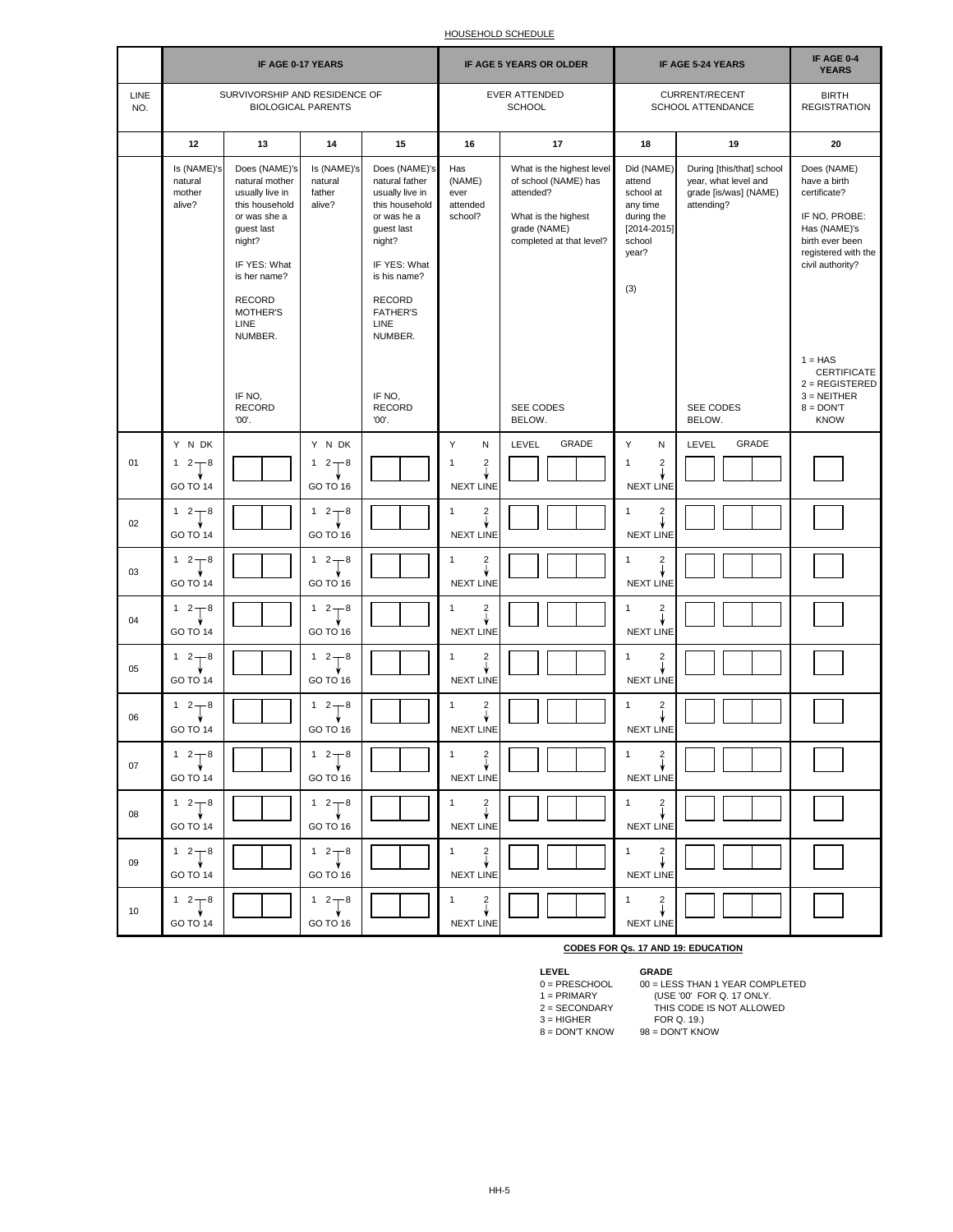|             |                                                                                                                                                                                                                                            |                                                                              |                                                    |                                                    |                                                 |                                      | IF AGE 15<br>OR OLDER                                                                                                                                                         |                                                                                  |                                                                                                    |                                                                                |
|-------------|--------------------------------------------------------------------------------------------------------------------------------------------------------------------------------------------------------------------------------------------|------------------------------------------------------------------------------|----------------------------------------------------|----------------------------------------------------|-------------------------------------------------|--------------------------------------|-------------------------------------------------------------------------------------------------------------------------------------------------------------------------------|----------------------------------------------------------------------------------|----------------------------------------------------------------------------------------------------|--------------------------------------------------------------------------------|
| LINE<br>NO. | USUAL RESIDENTS<br>AND VISITORS                                                                                                                                                                                                            | <b>RELATIONSHIP</b><br>TO HEAD OF<br><b>HOUSEHOLD</b>                        | <b>SEX</b>                                         | <b>RESIDENCE</b>                                   |                                                 | AGE                                  | <b>MARITAL</b><br><b>STATUS</b>                                                                                                                                               |                                                                                  | <b>ELIGIBILITY</b>                                                                                 |                                                                                |
| 1           | $\mathbf{2}$                                                                                                                                                                                                                               | 3                                                                            | 4                                                  | 5                                                  | 6                                               | $\overline{\mathbf{r}}$              | 8                                                                                                                                                                             | 9                                                                                | 10                                                                                                 | 11                                                                             |
|             | Please give me the names of<br>the persons who usually live<br>in your household and guests<br>of the household who stayed<br>here last night, starting with<br>the head of the household.                                                 | What is the<br>relationship of<br>(NAME) to the<br>head of the<br>household? | Is<br>(NAME)<br>male or<br>female?                 | Does<br>(NAME)<br>usually<br>live<br>here?         | Did<br>(NAME)<br>stay<br>here<br>last<br>night? | How old is<br>(NAME)?                | What is (NAME)'s<br>current marital<br>status?                                                                                                                                | CIRCLE<br><b>LINE</b><br><b>NUMBER</b><br>OF ALL<br><b>WOMEN</b><br>AGE<br>15-49 | IF<br>HOUSE-<br><b>HOLD</b><br>SELEC-<br><b>TED</b><br><b>FOR</b><br><b>MAN'S</b><br><b>SURVEY</b> | <b>CIRCLE</b><br><b>LINE</b><br><b>NUMBER</b><br>OF ALL<br>CHILDREN<br>AGE 0-5 |
|             | AFTER LISTING THE<br>NAMES AND RECORDING<br>THE RELATIONSHIP<br>AND SEX FOR EACH<br>PERSON, ASK<br>QUESTIONS 2A-2C<br>TO BE SURE THAT THE<br>LISTING IS COMPLETE.<br>THEN ASK APPROPRIATE<br>QUESTIONS IN COLUMNS<br>5-20 FOR EACH PERSON. | SEE CODES<br>BELOW.                                                          |                                                    |                                                    |                                                 | IF 95<br>OR MORE,<br>RECORD<br>'95'. | $1 = MARKIED$<br>OR LIVING<br><b>TOGETHER</b><br>$2 = DIVORCED/$<br>SEPARATED<br>$3 = WIDOWED$<br>$4 = NEVER -$<br>MARRIED<br>AND<br><b>NEVER</b><br>LIVED<br><b>TOGETHER</b> |                                                                                  | <b>CIRCLE</b><br>LINE<br><b>NUMBER</b><br>OF ALL<br><b>MEN</b><br>AGE<br>15-[49]                   |                                                                                |
| 11          |                                                                                                                                                                                                                                            |                                                                              | $\mathsf F$<br>М<br>$\overline{2}$<br>$\mathbf{1}$ | Y<br>$\mathsf N$<br>$\overline{2}$<br>$\mathbf{1}$ | Y N<br>$\overline{2}$<br>$\mathbf{1}$           | IN YEARS                             |                                                                                                                                                                               | 11                                                                               | 11                                                                                                 | 11                                                                             |
| 12          |                                                                                                                                                                                                                                            |                                                                              | $\overline{2}$<br>$\mathbf{1}$                     | $\overline{2}$<br>$\mathbf{1}$                     | $\overline{2}$<br>1                             |                                      |                                                                                                                                                                               | 12                                                                               | 12                                                                                                 | 12                                                                             |
| 13          |                                                                                                                                                                                                                                            |                                                                              | $\mathbf{1}$<br>$\overline{2}$                     | $\overline{2}$<br>$\mathbf{1}$                     | 1<br>$\overline{2}$                             |                                      |                                                                                                                                                                               | 13                                                                               | 13                                                                                                 | 13                                                                             |
| 14          |                                                                                                                                                                                                                                            |                                                                              | $\overline{2}$<br>$\mathbf{1}$                     | $\mathbf{1}$<br>$\overline{2}$                     | $\mathbf{1}$<br>2                               |                                      |                                                                                                                                                                               | 14                                                                               | 14                                                                                                 | 14                                                                             |
| 15          |                                                                                                                                                                                                                                            |                                                                              | $\overline{2}$<br>$\mathbf{1}$                     | $\mathbf{1}$<br>$\overline{2}$                     | $\overline{2}$<br>$\mathbf{1}$                  |                                      |                                                                                                                                                                               | 15                                                                               | 15                                                                                                 | 15                                                                             |
| 16          |                                                                                                                                                                                                                                            |                                                                              | $\overline{2}$<br>$\mathbf{1}$                     | $\overline{2}$<br>$\mathbf{1}$                     | 1<br>$\overline{2}$                             |                                      |                                                                                                                                                                               | 16                                                                               | 16                                                                                                 | 16                                                                             |
| 17          |                                                                                                                                                                                                                                            |                                                                              | $\overline{2}$<br>1                                | $\overline{2}$<br>1                                | $1 \quad 2$                                     |                                      |                                                                                                                                                                               | 17                                                                               | 17                                                                                                 | 17                                                                             |
| 18          |                                                                                                                                                                                                                                            |                                                                              | $1 \quad 2$                                        | $1 -$<br>$\overline{2}$                            | $1 \quad 2$                                     |                                      |                                                                                                                                                                               | 18                                                                               | 18                                                                                                 | 18                                                                             |
| 19          |                                                                                                                                                                                                                                            |                                                                              | $1 \quad 2$                                        | $1 \quad 2$                                        | $1 \quad 2$                                     |                                      |                                                                                                                                                                               | 19                                                                               | 19                                                                                                 | 19                                                                             |
| 20          |                                                                                                                                                                                                                                            |                                                                              | $1 \quad 2$                                        | $1 \quad 2$                                        | $1 \quad 2$                                     |                                      |                                                                                                                                                                               | 20                                                                               | 20                                                                                                 | 20                                                                             |

TICK HERE IF CONTINUATION SHEET USED

#### **CODES FOR Q. 3: RELATIONSHIP TO HEAD OF HOUSEHOLD**

01 = HEAD 07 = PARENT-IN-LAW 03 = SON OR DAUGHTER 09 = OTHER RELATIVE<br>04 = SON-IN-LAW OR 10 = ADOPTED/FOSTER/<br>DAUGHTER-IN-LAW 5TEPCHILD<br>05 = GRANDCHILD 11 = NOT RELATED

07 = PARENT-IN-LAW<br>08 = BROTHER OR SISTER<br>09 = OTHER RELATIVE<br>10 = ADOPTED/FOSTER/<br>STEPCHILD<br>11 = NOT RELATED 06 = PARENT 98 = DON'T KNOW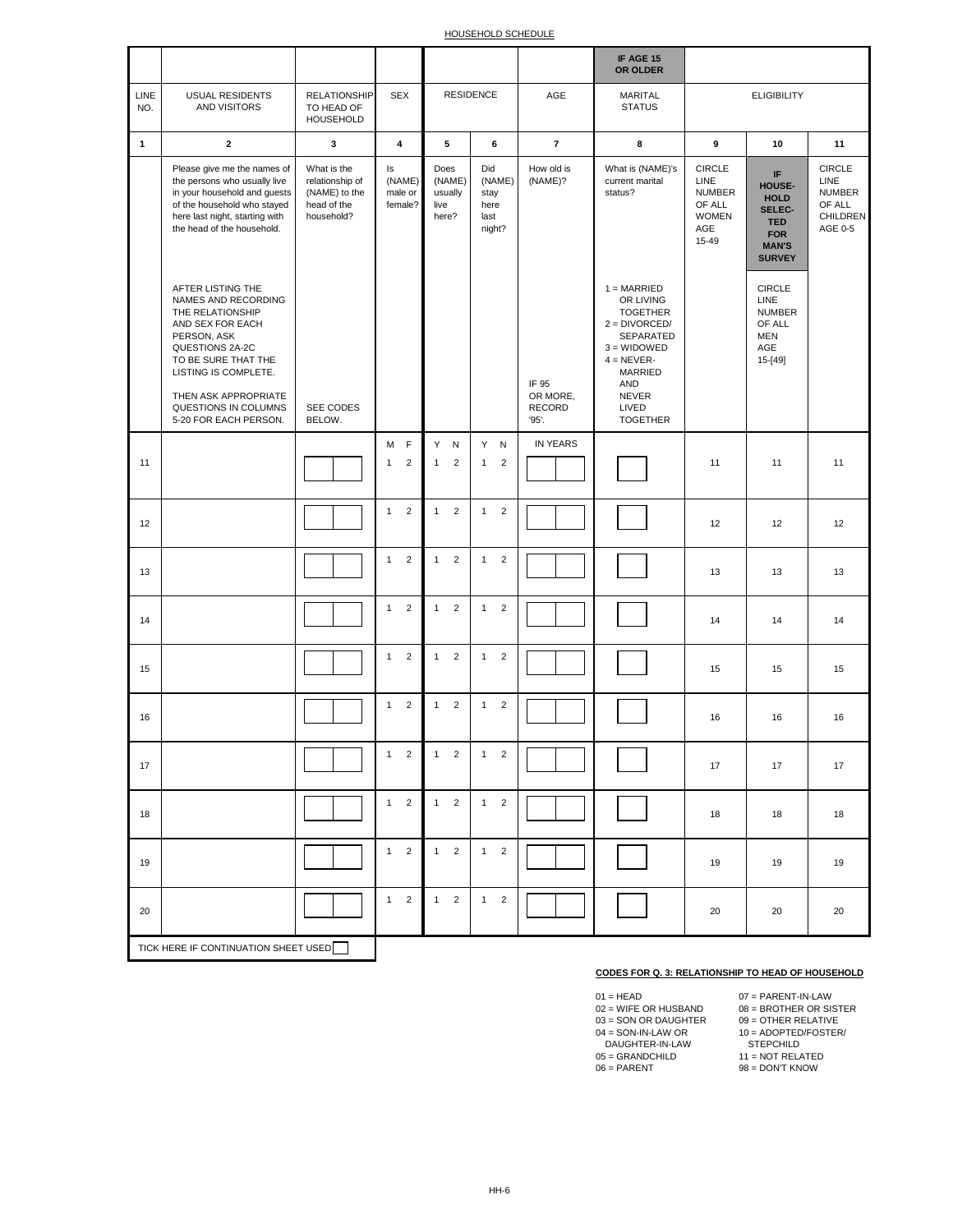|             | IF AGE 0-17 YEARS                          |                                                                                                                                                                                          |                                               | IF AGE 5 YEARS OR OLDER                                                                                                                                                                 |                                                                            | <b>IF AGE 5-24 YEARS</b>                                                                                                          | IF AGE 0-4<br><b>YEARS</b>                                                                           |                                                                                          |                                                                                                                                            |
|-------------|--------------------------------------------|------------------------------------------------------------------------------------------------------------------------------------------------------------------------------------------|-----------------------------------------------|-----------------------------------------------------------------------------------------------------------------------------------------------------------------------------------------|----------------------------------------------------------------------------|-----------------------------------------------------------------------------------------------------------------------------------|------------------------------------------------------------------------------------------------------|------------------------------------------------------------------------------------------|--------------------------------------------------------------------------------------------------------------------------------------------|
| LINE<br>NO. |                                            | SURVIVORSHIP AND RESIDENCE OF                                                                                                                                                            | <b>BIOLOGICAL PARENTS</b>                     |                                                                                                                                                                                         |                                                                            | EVER ATTENDED<br><b>SCHOOL</b>                                                                                                    | <b>CURRENT/RECENT</b><br>SCHOOL ATTENDANCE                                                           |                                                                                          | <b>BIRTH</b><br><b>REGISTRATION</b>                                                                                                        |
|             | 12                                         | 13                                                                                                                                                                                       | 14                                            | 15                                                                                                                                                                                      | 16                                                                         | 17                                                                                                                                | 18                                                                                                   | 19                                                                                       | 20                                                                                                                                         |
|             | Is (NAME)'s<br>natural<br>mother<br>alive? | Does (NAME)'s<br>natural mother<br>usually live in<br>this household<br>or was she a<br>guest last<br>night?<br>IF YES: What<br>is her name?<br><b>RECORD</b><br>MOTHER'S<br><b>LINE</b> | Is (NAME)'s<br>natural<br>father<br>alive?    | Does (NAME)'s<br>natural father<br>usually live in<br>this household<br>or was he a<br>guest last<br>night?<br>IF YES: What<br>is his name?<br><b>RECORD</b><br><b>FATHER'S</b><br>LINE | Has<br>(NAME)<br>ever<br>attended<br>school?                               | What is the highest level<br>of school (NAME) has<br>attended?<br>What is the highest<br>grade (NAME)<br>completed at that level? | Did (NAME)<br>attend<br>school at<br>any time<br>during the<br>[2014-2015]<br>school<br>year?<br>(3) | During [this/that] school<br>year, what level and<br>grade [is/was] (NAME)<br>attending? | Does (NAME)<br>have a birth<br>certificate?<br>IF NO, PROBE:<br>Has (NAME)'s<br>birth ever been<br>registered with the<br>civil authority? |
|             |                                            | NUMBER.<br>IF NO,<br><b>RECORD</b><br>'00'.                                                                                                                                              |                                               | NUMBER.<br>IF NO.<br><b>RECORD</b><br>'00'.                                                                                                                                             |                                                                            | SEE CODES<br>BELOW.                                                                                                               |                                                                                                      | SEE CODES<br>BELOW.                                                                      | $1 = HAS$<br><b>CERTIFICATE</b><br>$2 = REGISTERED$<br>$3 = NEITHER$<br>$8 =$ DON'T<br><b>KNOW</b>                                         |
| 11          | Y N DK<br>$12 - 8$<br>GO TO 14             |                                                                                                                                                                                          | Y N DK<br>$2 - 8$<br>$\mathbf{1}$<br>GO TO 16 |                                                                                                                                                                                         | Y<br>N<br>$\mathbf{1}$<br>$\overline{\mathbf{c}}$<br><b>NEXT LINE</b>      | GRADE<br>LEVEL                                                                                                                    | Y<br>N<br>2<br>1<br><b>NEXT LINE</b>                                                                 | <b>GRADE</b><br>LEVEL                                                                    |                                                                                                                                            |
| 12          | $1 \t2 + 8$<br>GO TO 14                    |                                                                                                                                                                                          | $2 + 8$<br>$\mathbf{1}$<br>GO TO 16           |                                                                                                                                                                                         | $\frac{2}{1}$<br>1<br><b>NEXT LINE</b>                                     |                                                                                                                                   | $\overline{2}$<br>1<br><b>NEXT LINE</b>                                                              |                                                                                          |                                                                                                                                            |
| 13          | $1 \t2 + 8$<br>GO TO 14                    |                                                                                                                                                                                          | $1 \t2 + 8$<br>GO TO 16                       |                                                                                                                                                                                         | $\sqrt{2}$<br>$\mathbf{1}$<br><b>NEXT LINE</b>                             |                                                                                                                                   | $\mathbf 2$<br>$\mathbf{1}$<br><b>NEXT LINE</b>                                                      |                                                                                          |                                                                                                                                            |
| 14          | $1 \t2 + 8$<br>GO TO 14                    |                                                                                                                                                                                          | $12 - 8$<br>GO TO 16                          |                                                                                                                                                                                         | $\overline{2}$<br>1<br><b>NEXT LINE</b>                                    |                                                                                                                                   | $\mathbf{1}$<br>$\overline{\mathbf{c}}$<br><b>NEXT LINE</b>                                          |                                                                                          |                                                                                                                                            |
| 15          | $1 \t2+8$<br>GO TO 14                      |                                                                                                                                                                                          | $1 \t2-8$<br>GO TO 16                         |                                                                                                                                                                                         | $\sqrt{2}$<br>$\mathbf{1}$<br><b>NEXT LINE</b>                             |                                                                                                                                   | $\mathbf{1}$<br>$\overline{\mathbf{c}}$<br><b>NEXT LINE</b>                                          |                                                                                          |                                                                                                                                            |
| 16          | $12 - 8$<br>GO TO 14                       |                                                                                                                                                                                          | $1 \t2 + 8$<br>GO TO 16                       |                                                                                                                                                                                         | $\frac{2}{1}$<br>1<br><b>NEXT LINE</b>                                     |                                                                                                                                   | $\overline{\mathbf{c}}$<br>1<br><b>NEXT LINE</b>                                                     |                                                                                          |                                                                                                                                            |
| 17          | $12 - 8$<br>GO TO 14                       |                                                                                                                                                                                          | $1 \t2 \t\sqrt{8}$<br>GO TO 16                |                                                                                                                                                                                         | $\frac{2}{4}$<br>1<br><b>NEXT LINE</b>                                     |                                                                                                                                   | $\mathbf{1}$<br>$\frac{2}{1}$<br>NEXT LINE                                                           |                                                                                          |                                                                                                                                            |
| 18          | 1 $2 + 8$<br>GO TO 14                      |                                                                                                                                                                                          | $1 \t2 \t\sqrt{8}$<br>GO TO 16                |                                                                                                                                                                                         | $\begin{array}{ccc} 1 & 2 \\ 1 & \sqrt{1} \end{array}$<br>NEXT LINE        |                                                                                                                                   | $1 \qquad \qquad 2$<br>$\downarrow$<br><b>NEXT LINE</b>                                              |                                                                                          |                                                                                                                                            |
| 19          | $1 \t2 \t3$<br>GO TO 14                    |                                                                                                                                                                                          | $1 \t2 \t3$<br>GO TO 16                       |                                                                                                                                                                                         | $\begin{array}{ccc} 1 & 2 \\ 1 & \sqrt{1} \end{array}$<br><b>NEXT LINE</b> |                                                                                                                                   | $\begin{array}{ccc} - & & & \\ 1 & & 2 \\ & & & \end{array}$<br><b>NEXT LINE</b>                     |                                                                                          |                                                                                                                                            |
| 20          | $1^{2}$ $\sqrt{8}$<br>GO TO 14             |                                                                                                                                                                                          | $1 \t2 \t\sqrt{8}$<br>GO TO 16                |                                                                                                                                                                                         | 1 $\frac{2}{3}$<br><b>NEXT LINE</b>                                        |                                                                                                                                   | 1 $\begin{matrix} 2 \\ 1 \end{matrix}$<br>NEXT LINE                                                  |                                                                                          |                                                                                                                                            |

#### **CODES FOR Qs. 17 AND 19: EDUCATION**

#### **LEVEL GRADE**

- 
- 
- 
- 8 = DON'T KNOW 98 = DON'T KNOW
- 0 = PRESCHOOL 00 = LESS THAN 1 YEAR COMPLETED 1 = PRIMARY (USE '00' FOR Q. 17 ONLY. 2 = SECONDARY THIS CODE IS NOT ALLOWED 3 = HIGHER FOR Q. 19.)
	-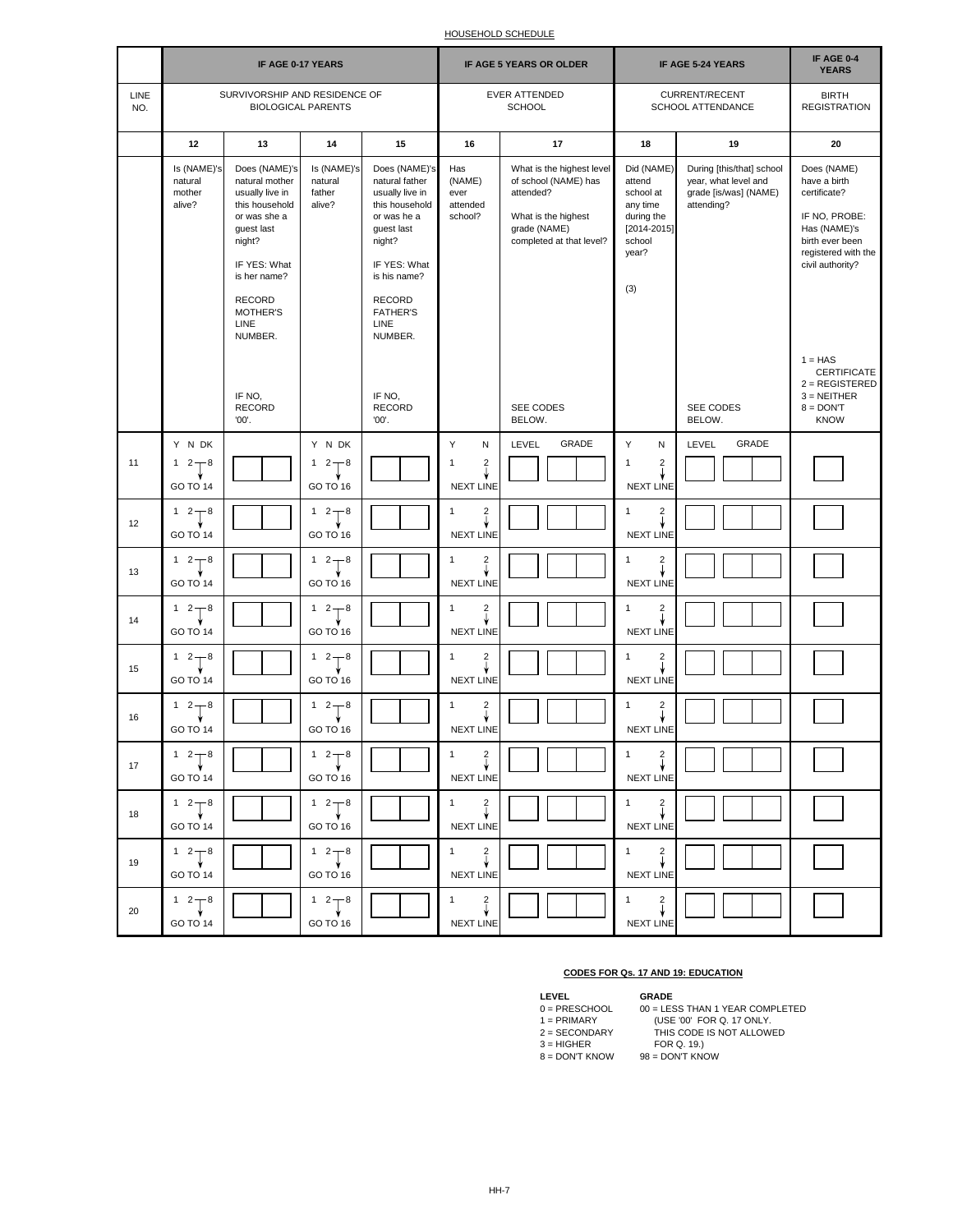| NO.        | QUESTIONS AND FILTERS                                                                                             | <b>CODING CATEGORIES</b>                                                                                                                                                                                                                                                                                                                                                                                                                                                                  | <b>SKIP</b>                                          |
|------------|-------------------------------------------------------------------------------------------------------------------|-------------------------------------------------------------------------------------------------------------------------------------------------------------------------------------------------------------------------------------------------------------------------------------------------------------------------------------------------------------------------------------------------------------------------------------------------------------------------------------------|------------------------------------------------------|
| 101<br>(4) | What is the main source of drinking water for members<br>of your household?                                       | <b>PIPED WATER</b><br>PIPED INTO DWELLING  11<br>PIPED TO YARD/PLOT  12<br>PUBLIC TAP/STANDPIPE  14<br>TUBE WELL OR BOREHOLE  21<br><b>DUG WELL</b><br>PROTECTED WELL 31<br>UNPROTECTED WELL  32<br><b>WATER FROM SPRING</b><br>PROTECTED SPRING  41<br>UNPROTECTED SPRING  42<br>RAINWATER<br><b>TANKER TRUCK</b><br>CART WITH SMALL TANK  71<br>SURFACE WATER (RIVER/DAM/<br>LAKE/POND/STREAM/CANAL/<br>IRRIGATION CHANNEL)  81<br>BOTTLED WATER  91<br><b>OTHER</b><br>96<br>(SPECIFY) | $\div 106$<br>$\rightarrow$ 103<br>$\rightarrow$ 103 |
| 102        | What is the main source of water used by your<br>household for other purposes such as cooking and<br>handwashing? | <b>PIPED WATER</b><br>PIPED INTO DWELLING  11<br>PUBLIC TAP/STANDPIPE  14<br>TUBE WELL OR BOREHOLE  21<br><b>DUG WELL</b><br>PROTECTED WELL 31<br>UNPROTECTED WELL  32<br><b>WATER FROM SPRING</b><br>PROTECTED SPRING  41<br>UNPROTECTED SPRING  42<br><b>RAINWATER</b><br>TANKER TRUCK  61<br>CART WITH SMALL TANK  71<br>SURFACE WATER (RIVER/DAM/<br>LAKE/POND/STREAM/CANAL/<br>IRRIGATION CHANNEL)  81<br><b>OTHER</b><br>96<br>(SPECIFY)                                            | $\rightarrow$ 106                                    |
| 103        | Where is that water source located?                                                                               | IN OWN DWELLING<br>1<br>IN OWN YARD/PLOT<br>2<br><b>ELSEWHERE</b><br>3                                                                                                                                                                                                                                                                                                                                                                                                                    | $\rightarrow$ 105                                    |
| 104        | How long does it take to go there, get water, and come<br>back?                                                   | MINUTES<br>DON'T KNOW                                                                                                                                                                                                                                                                                                                                                                                                                                                                     |                                                      |
| 105        | CHECK 101 AND 102: CODE '14' OR '21' CIRCLED?<br><b>YES</b>                                                       | NO.                                                                                                                                                                                                                                                                                                                                                                                                                                                                                       | $\div 107$                                           |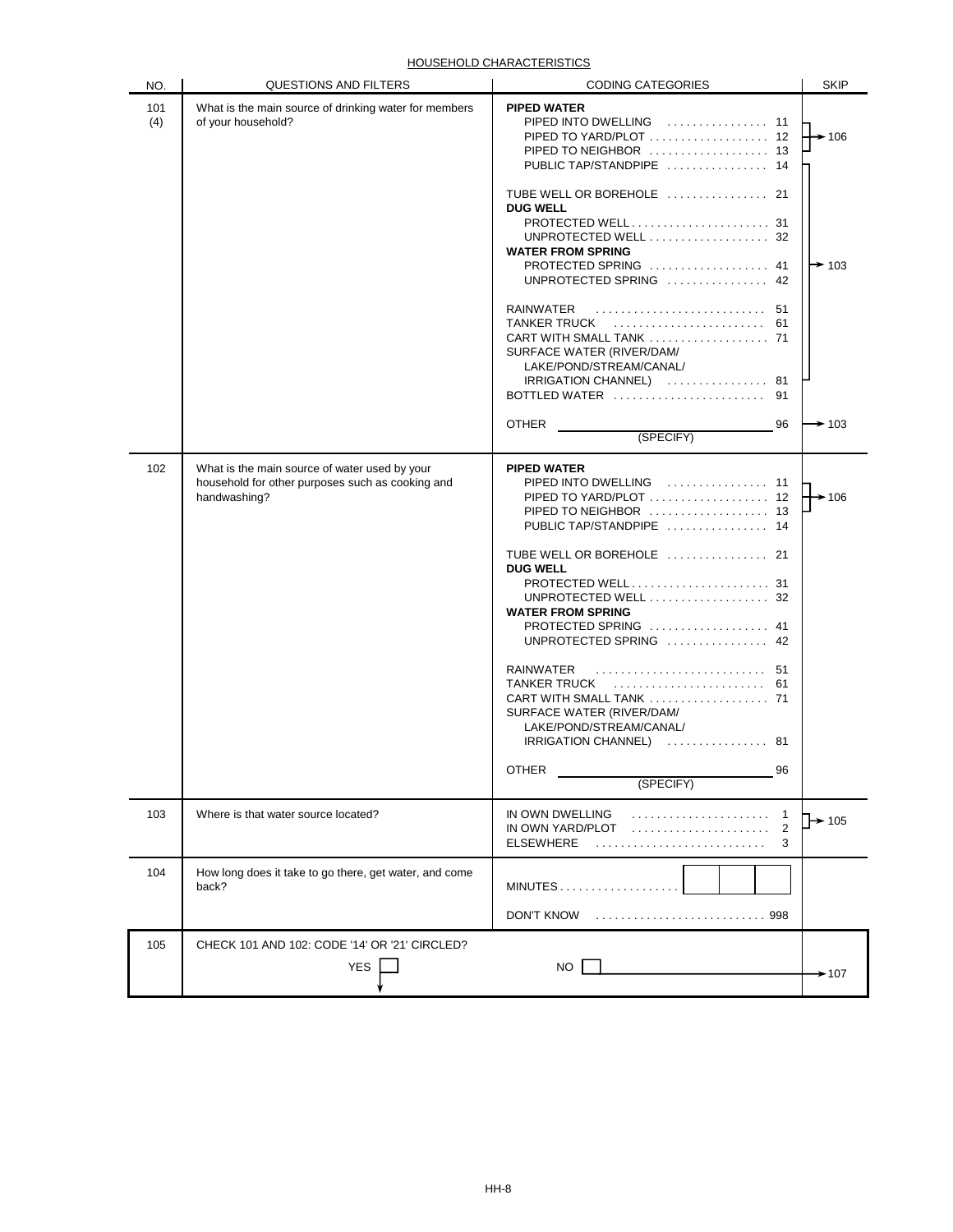| NO.        | QUESTIONS AND FILTERS                                                                                                                                 | <b>CODING CATEGORIES</b>                                                                                                                                                                                                                                                                                                                                                                                                                                                                       | <b>SKIP</b>       |
|------------|-------------------------------------------------------------------------------------------------------------------------------------------------------|------------------------------------------------------------------------------------------------------------------------------------------------------------------------------------------------------------------------------------------------------------------------------------------------------------------------------------------------------------------------------------------------------------------------------------------------------------------------------------------------|-------------------|
| 106        | In the past two weeks, was the water from this source<br>not available for at least one full day?                                                     | $\mathbf{1}$<br>NO.<br>2<br>$DON'T$ KNOW<br>8                                                                                                                                                                                                                                                                                                                                                                                                                                                  |                   |
| 107        | Do you do anything to the water to make it safer to<br>drink?                                                                                         | <b>YES</b><br>$\mathbf{1}$<br>NO.<br>2<br>8<br>DON'T KNOW                                                                                                                                                                                                                                                                                                                                                                                                                                      | $\rightarrow$ 109 |
| 108        | What do you usually do to make the water safer to<br>drink?<br>Anything else?<br>RECORD ALL MENTIONED.                                                | ADD BLEACH/CHLORINE<br>B<br>STRAIN THROUGH A CLOTH<br>C<br>USE WATER FILTER (CERAMIC/<br>SAND/COMPOSITE/ETC) D<br>SOLAR DISINFECTION  E<br>LET IT STAND AND SETTLE<br>F<br><b>OTHER</b><br>X<br>(SPECIFY)<br><b>DON'T KNOW</b><br>z                                                                                                                                                                                                                                                            |                   |
| 109<br>(5) | What kind of toilet facility do members of your<br>household usually use?<br>IF NOT POSSIBLE TO DETERMINE, ASK<br>PERMISSION TO OBSERVE THE FACILITY. | <b>FLUSH OR POUR FLUSH TOILET</b><br>FLUSH TO PIPED SEWER SYSTEM  11<br>FLUSH TO SEPTIC TANK  12<br>FLUSH TO PIT LATRINE  13<br>FLUSH TO SOMEWHERE ELSE  14<br>FLUSH, DON'T KNOW WHERE  15<br><b>PIT LATRINE</b><br>VENTILATED IMPROVED PIT LATRINE  21<br>PIT LATRINE WITH SLAB  22<br>PIT LATRINE WITHOUT SLAB/OPEN PIT 23<br>COMPOSTING TOILET  31<br><b>BUCKET TOILET</b><br>41<br>HANGING TOILET/HANGING LATRINE  51<br>NO FACILITY/BUSH/FIELD<br>. 61<br><b>OTHER</b><br>96<br>(SPECIFY) | $\rightarrow$ 113 |
| 110        | Do you share this toilet facility with other households?                                                                                              | YES.<br>$\mathbf{1}$<br>NO.<br>2                                                                                                                                                                                                                                                                                                                                                                                                                                                               | $\rightarrow$ 112 |
| 111        | Including your own household, how many households<br>use this toilet facility?                                                                        | NO. OF HOUSEHOLDS<br>( )<br>IF LESS THAN 10<br>10 OR MORE HOUSEHOLDS<br>95<br><b>DON'T KNOW</b><br>98                                                                                                                                                                                                                                                                                                                                                                                          |                   |
| 112        | Where is this toilet facility located?                                                                                                                | IN OWN DWELLING<br>$\mathbf{1}$<br>IN OWN YARD/PLOT<br>2<br><b>ELSEWHERE</b><br>3                                                                                                                                                                                                                                                                                                                                                                                                              |                   |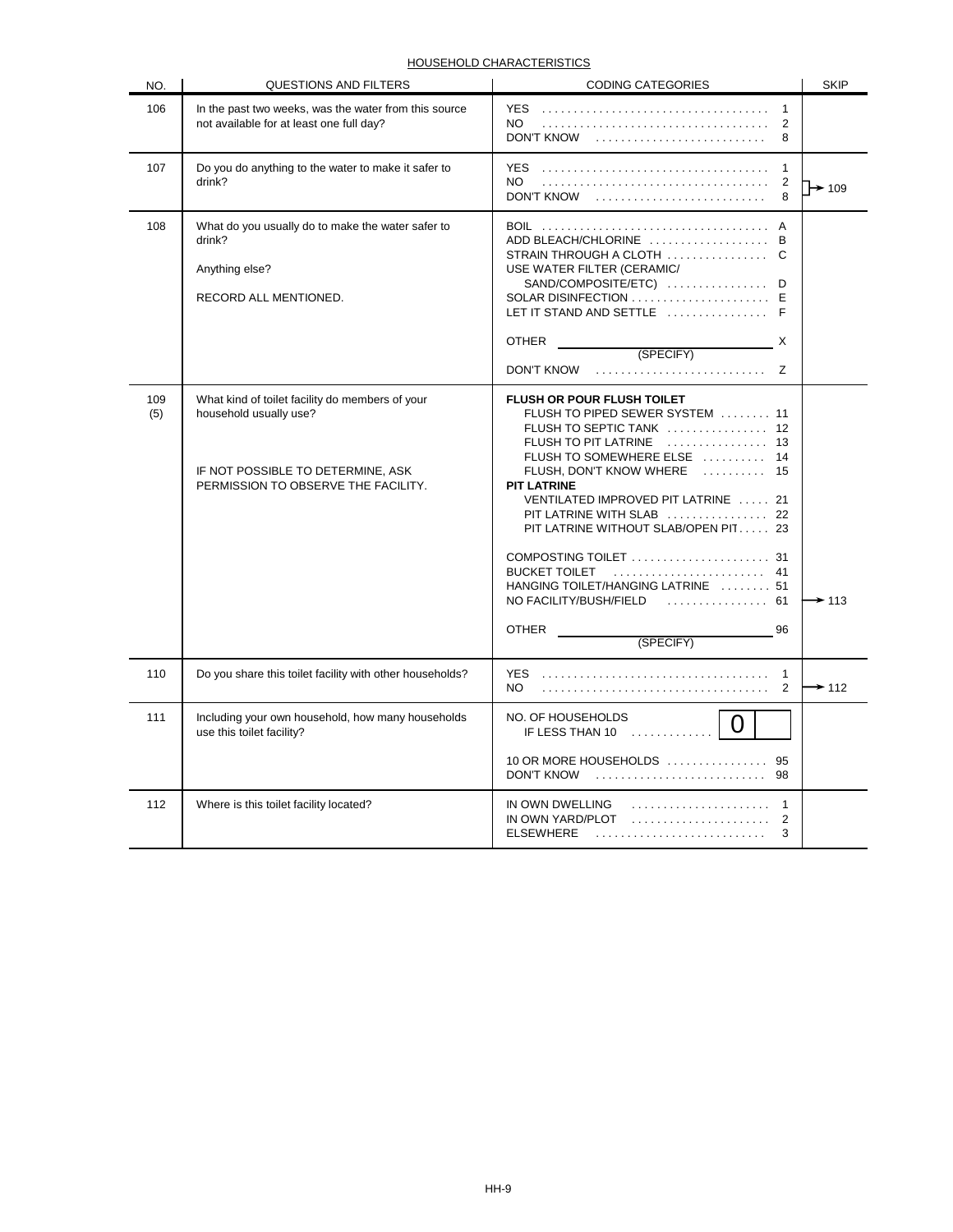| NO.        | QUESTIONS AND FILTERS                                                                                                                             | <b>CODING CATEGORIES</b>                                                                                                                                          | <b>SKIP</b>       |
|------------|---------------------------------------------------------------------------------------------------------------------------------------------------|-------------------------------------------------------------------------------------------------------------------------------------------------------------------|-------------------|
| 113        | What type of fuel does your household mainly use for<br>cooking?                                                                                  | <b>ELECTRICITY</b><br><b>LPG</b><br>KEROSENE  05<br><b>WOOD</b><br>STRAW/SHRUBS/GRASS  09<br><b>AGRICULTURAL CROP</b><br>NO FOOD COOKED IN HOUSEHOLD 95           | $\rightarrow$ 116 |
|            |                                                                                                                                                   | <b>OTHER</b><br>96<br>(SPECIFY)                                                                                                                                   |                   |
| 114        | Is the cooking usually done in the house, in a separate<br>building, or outdoors?                                                                 | IN THE HOUSE $\ldots \ldots \ldots \ldots \ldots \ldots \ldots \ldots$<br>$\mathbf{1}$<br>IN A SEPARATE BUILDING<br>.<br>2<br>3<br>6<br><b>OTHER</b><br>(SPECIFY) | $\div$ 116        |
| 115        | Do you have a separate room which is used as a<br>kitchen?                                                                                        | <b>YES</b><br>1<br>NO.<br>2                                                                                                                                       |                   |
| 116        | How many rooms in this household are used for<br>sleeping?                                                                                        |                                                                                                                                                                   |                   |
| 117        | Does this household own any livestock, herds, other<br>farm animals, or poultry?                                                                  | <b>YES</b><br>1<br>NO.<br>2                                                                                                                                       | $\rightarrow$ 119 |
| 118<br>(6) | How many of the following animals does this household<br>own?<br>IF NONE, RECORD '00'.<br>IF 95 OR MORE, RECORD '95'.<br>IF UNKNOWN, RECORD '98'. |                                                                                                                                                                   |                   |
|            | a) Milk cows or bulls?                                                                                                                            | a) COWS/BULLS                                                                                                                                                     |                   |
|            | Other cattle?<br>b)                                                                                                                               | b) OTHER CATTLE<br>.                                                                                                                                              |                   |
|            | Horses, donkeys, or mules?<br>C)                                                                                                                  | c) HORSES/DONKEYS/MULES                                                                                                                                           |                   |
|            | d) Goats?                                                                                                                                         | d) GOATS                                                                                                                                                          |                   |
|            | e) Sheep?                                                                                                                                         | e) SHEEP                                                                                                                                                          |                   |
|            | Chickens or other poultry?<br>f)                                                                                                                  | f) CHICKENS/POULTRY                                                                                                                                               |                   |
| 119        | Does any member of this household own any<br>agricultural land?                                                                                   | <b>YES</b><br>1<br>NO.<br>2                                                                                                                                       | $\rightarrow$ 121 |
| 120        | How many hectares of agricultural land do members of<br>this household own?                                                                       | HECTARES                                                                                                                                                          |                   |
|            | IF 95 OR MORE, CIRCLE '950'.                                                                                                                      | 95 OR MORE HECTARES<br>950<br><b>DON'T KNOW</b><br>998                                                                                                            |                   |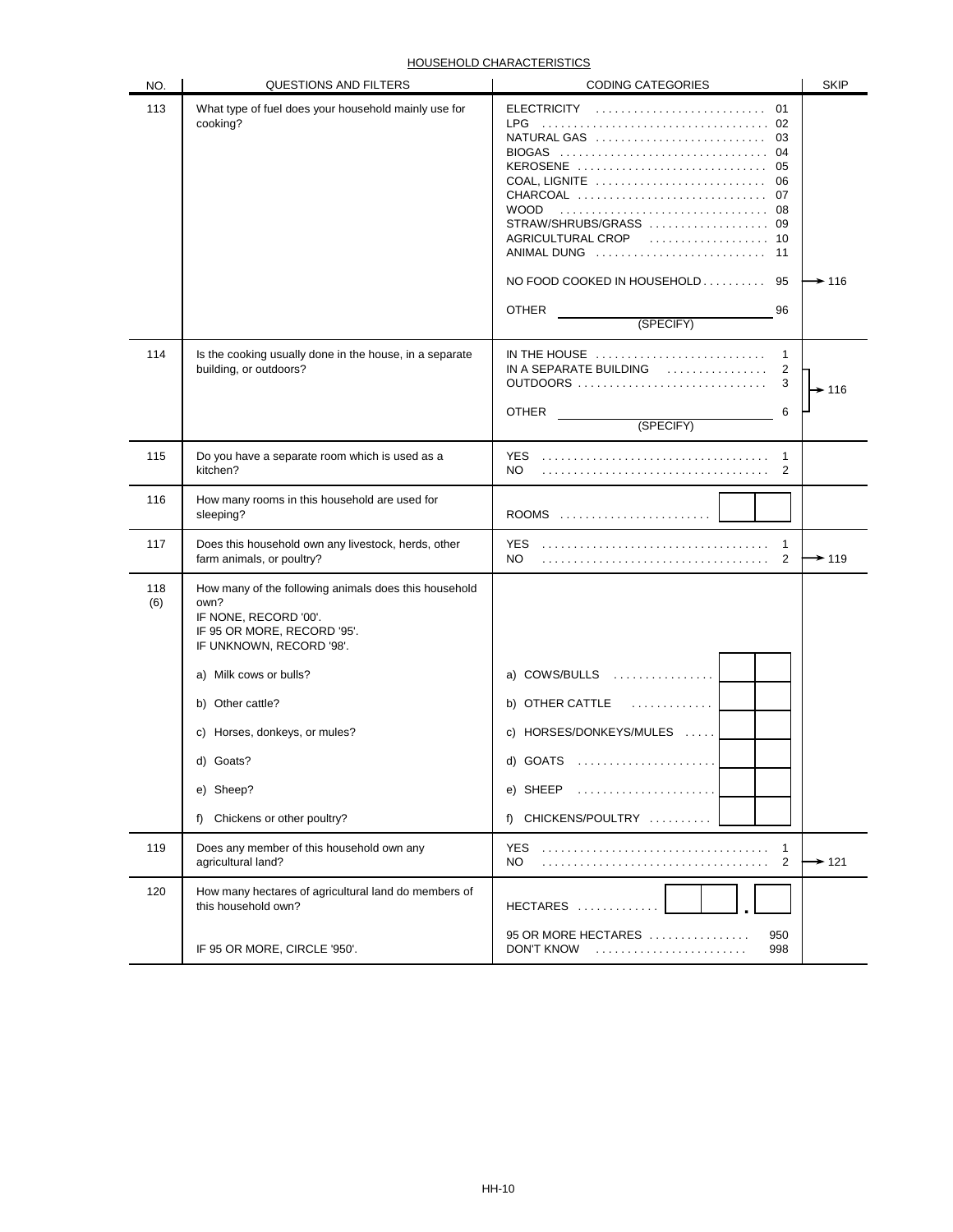| NO.        | <b>QUESTIONS AND FILTERS</b>                                                                                                                                                                                                  | <b>CODING CATEGORIES</b>                                                                                                                                                                                                                                                                            | <b>SKIP</b>       |
|------------|-------------------------------------------------------------------------------------------------------------------------------------------------------------------------------------------------------------------------------|-----------------------------------------------------------------------------------------------------------------------------------------------------------------------------------------------------------------------------------------------------------------------------------------------------|-------------------|
| 121<br>(7) | Does your household have:<br>a) Electricity?<br>b) A radio?<br>c) A television?<br>A non-mobile telephone?<br>d)<br>A computer?<br>e)<br>A refrigerator?<br>f)<br>[ADD ADDITIONAL ITEMS. SEE FOOTNOTE 7.]                     | <b>YES</b><br><b>NO</b><br>a) ELECTRICITY<br>2<br>$\overline{2}$<br>b) RADIO<br>.<br>c) TELEVISION $\ldots$<br>$\overline{2}$<br>d) NON-MOBILE TELEPHONE<br>$\overline{2}$<br>$e)$ COMPUTER $\ldots$<br>$\overline{2}$<br>REFRIGERATOR<br>$\overline{2}$<br>f)                                      |                   |
| 122        | Does any member of this household own:<br>a) A watch?<br>b) A mobile phone?<br>A bicycle?<br>C)<br>A motorcycle or motor scooter?<br>d)<br>An animal-drawn cart?<br>e)<br>A car or truck?<br>f)<br>A boat with a motor?<br>a) | <b>YES</b><br><b>NO</b><br>a) WATCH  1<br>2<br>b) MOBILE PHONE 1<br>$\overline{2}$<br>c) BICYCLE  1<br>$\overline{2}$<br>d) MOTORCYCLE/SCOOTER  1<br>$\overline{2}$<br>$\overline{2}$<br>e) ANIMAL-DRAWN CART  1<br>$\overline{2}$<br>CAR/TRUCK<br>f)<br>$\overline{2}$<br>BOAT WITH MOTOR  1<br>a) |                   |
| 123        | Does any member of this household have a bank<br>account?                                                                                                                                                                     | -1<br>NO.<br>$\overline{2}$                                                                                                                                                                                                                                                                         |                   |
| 124        | How often does anyone smoke inside your house?<br>Would you say daily, weekly, monthly, less often than<br>once a month, or never?                                                                                            | <b>DAILY</b><br>1<br><b>WEEKLY</b><br>2<br><b>MONTHLY</b><br>3<br>LESS OFTEN THAN ONCE A MONTH<br>4<br>NEVER<br>5                                                                                                                                                                                   |                   |
| 127<br>(8) | Does your household have any mosquito nets?                                                                                                                                                                                   | <b>YES</b><br>1<br>NO.<br>2                                                                                                                                                                                                                                                                         | $\rightarrow$ 139 |
| 128<br>(8) | How many mosquito nets does your household have?<br>IF 7 OR MORE NETS, RECORD '7'.                                                                                                                                            | NUMBER OF NETS                                                                                                                                                                                                                                                                                      |                   |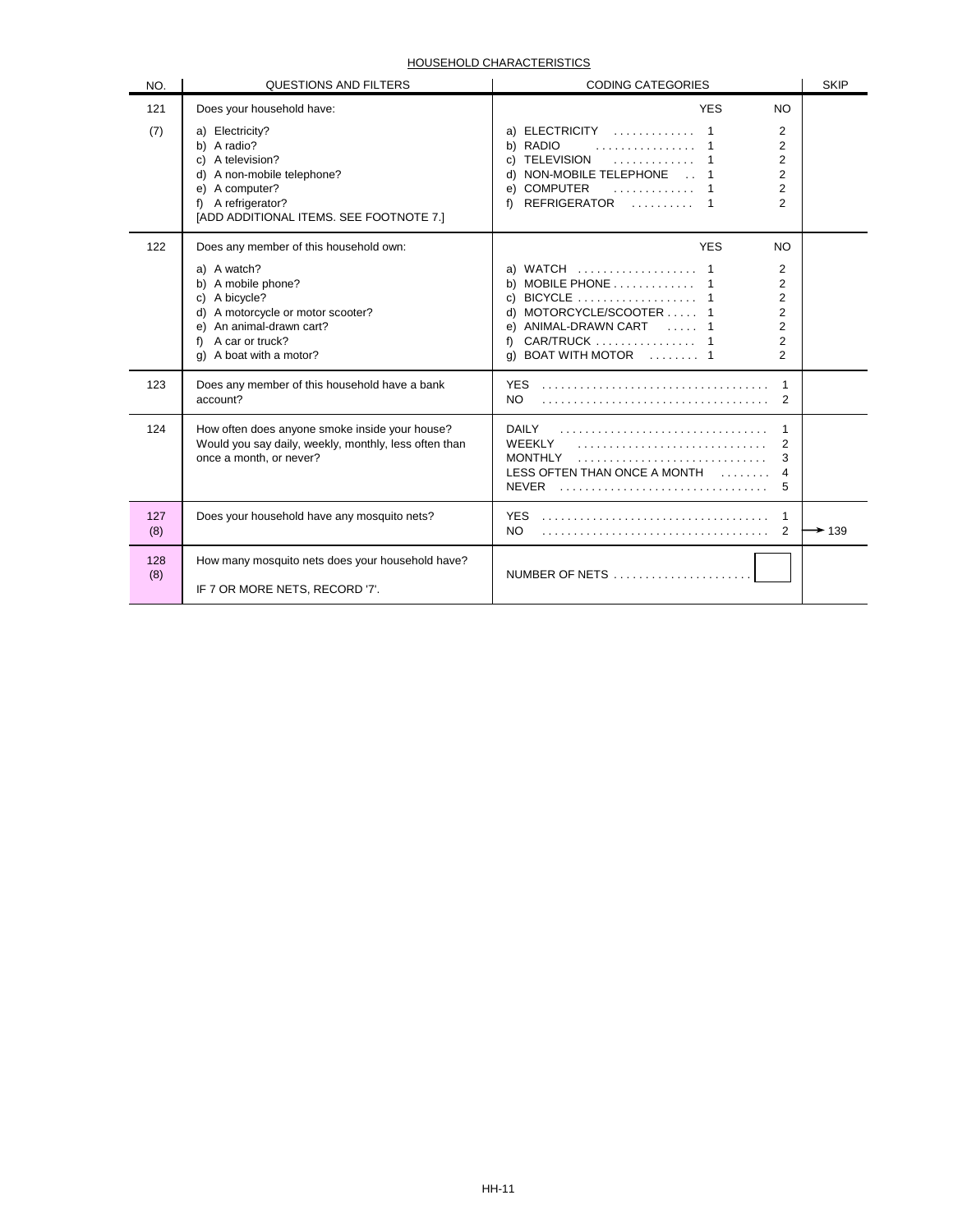# MOSQUITO NETS

|                   |                                                                                                                                                                                                      | <b>NET#1</b>                                                                                                                                                                                                                                                                                                                                                                                                                                                                                                                                                                                                                                              | <b>NET #2</b>                                                                                                                                                                                                                                                                       | NET <sub>#3</sub>                                                                                                                                                                                                                                                                   |
|-------------------|------------------------------------------------------------------------------------------------------------------------------------------------------------------------------------------------------|-----------------------------------------------------------------------------------------------------------------------------------------------------------------------------------------------------------------------------------------------------------------------------------------------------------------------------------------------------------------------------------------------------------------------------------------------------------------------------------------------------------------------------------------------------------------------------------------------------------------------------------------------------------|-------------------------------------------------------------------------------------------------------------------------------------------------------------------------------------------------------------------------------------------------------------------------------------|-------------------------------------------------------------------------------------------------------------------------------------------------------------------------------------------------------------------------------------------------------------------------------------|
| 129<br>(8)        | ASK THE RESPONDENT TO<br>SHOW YOU ALL THE NETS<br>IN THE HOUSEHOLD.<br>IF MORE THAN 3 NETS, USE<br><b>ADDITIONAL</b><br>QUESTIONNAIRE(S).                                                            | OBSERVED<br>$\mathbf{1}$<br>NOT OBSERVED<br>$\mathcal{P}$                                                                                                                                                                                                                                                                                                                                                                                                                                                                                                                                                                                                 | OBSERVED  1<br>NOT OBSERVED<br>$\mathcal{P}$                                                                                                                                                                                                                                        | OBSERVED<br>1<br>NOT OBSERVED<br><b>Carl Carl</b><br>$\mathcal{P}$                                                                                                                                                                                                                  |
| 130<br>(8)        | How many months ago did<br>your household get the<br>mosquito net?<br>IF LESS THAN ONE MONTH<br>AGO, RECORD '00'.                                                                                    | <b>MONTHS</b><br>AGO<br><b>MORE THAN 36</b><br>MONTHS AGO  95<br>NOT SURE  98                                                                                                                                                                                                                                                                                                                                                                                                                                                                                                                                                                             | <b>MONTHS</b><br>AGO<br>MORE THAN 36<br>MONTHS AGO  95<br>NOT SURE $\dots\dots\dots$<br>98                                                                                                                                                                                          | <b>MONTHS</b><br>AGO<br>MORE THAN 36<br>MONTHS AGO  95<br>NOT SURE<br>98                                                                                                                                                                                                            |
| 131<br>(8)        | <b>OBSERVE OR ASK</b><br><b>BRAND/TYPE OF MOSQUITO</b><br>NET.<br>IF BRAND IS UNKNOWN<br>AND YOU CANNOT<br>OBSERVE THE NET, SHOW<br>PICTURES OF TYPICAL NET<br><b>TYPES/BRANDS TO</b><br>RESPONDENT. | <b>LONG-LASTING</b><br><b>INSECTICIDE-</b><br><b>TREATED NET (LLIN)</b><br>BRAND A<br>. 11<br>$\ldots \ldots 12$<br><b>BRAND B</b><br>OTHER/DON'T KNOW<br>BRAND<br>. 16<br>OTHER TYPE<br>. 96<br>DON'T KNOW TYPE  98                                                                                                                                                                                                                                                                                                                                                                                                                                      | <b>LONG-LASTING</b><br><b>INSECTICIDE-</b><br><b>TREATED NET (LLIN)</b><br>BRAND A<br>. 11<br>$\ldots \ldots 12$<br><b>BRAND B</b><br>OTHER/DON'T KNOW<br>BRAND  16<br>OTHER TYPE<br>. 96<br>DON'T KNOW TYPE<br>$\ldots$ 98                                                         | <b>LONG-LASTING</b><br><b>INSECTICIDE-</b><br><b>TREATED NET (LLIN)</b><br><b>BRAND A</b><br>. 11<br>$\ldots \ldots 12$<br><b>BRAND B</b><br><b>OTHER/DON'T KNOW</b><br>BRAND  16<br>OTHER TYPE<br>. 96<br>DON'T KNOW TYPE  98                                                      |
| 134<br>(8)<br>(9) | Did you get the net through a<br><b>ILOCAL NAME OF MASS</b><br>DISTRIBUTION CAMPAIGN],<br>during an antenatal care visit,<br>or during an immunization<br>visit?                                     | YES, [NAME OF<br>MASS DIST.<br>$CAMPAIGN]$<br>1 <sub>7</sub><br>YES, ANC<br>$\begin{array}{cccccccccc} \multicolumn{2}{c}{} & \multicolumn{2}{c}{} & \multicolumn{2}{c}{} & \multicolumn{2}{c}{} & \multicolumn{2}{c}{} & \multicolumn{2}{c}{} & \multicolumn{2}{c}{} & \multicolumn{2}{c}{} & \multicolumn{2}{c}{} & \multicolumn{2}{c}{} & \multicolumn{2}{c}{} & \multicolumn{2}{c}{} & \multicolumn{2}{c}{} & \multicolumn{2}{c}{} & \multicolumn{2}{c}{} & \multicolumn{2}{c}{} & \multicolumn{2}{c}{} & \multicolumn{2}{c}{} & \multicolumn{2}{c}{} & \mult$<br>$2-$<br>YES, IMMUNIZATION<br><b>VISIT</b><br>.<br>$3 -$<br>(SKIPTO 136)<br>.<br>NO. | YES, [NAME OF<br><b>MASS DIST.</b><br>CAMPAIGN]<br>1 <sub>1</sub><br>$2 -$<br>YES, ANC $\dots\dots\dots$<br>YES, IMMUNIZATION<br><b>VISIT</b><br>$3 -$<br>(SKIP TO 136)<br>.<br>NO.<br>4                                                                                            | YES, [NAME OF<br><b>MASS DIST.</b><br>CAMPAIGN]  17<br>YES, ANC $\dots\dots\dots$<br>$2 -$<br>YES, IMMUNIZATION<br><b>VISIT</b><br>.<br>$3 -$<br>(SKIPTO 136)<br>.<br>NO.                                                                                                           |
| 135<br>(8)        | Where did you get the net?                                                                                                                                                                           | <b>GOVT. HEALTH</b><br><b>FACILITY</b><br>. 01<br>PRIVATE HEALTH<br>$\ldots \ldots 02$<br><b>FACILITY</b><br><b>PHARMACY</b><br>. 03<br>SHOP/MARKET<br>. 04<br><b>CHW</b><br>. 05<br><b>RELIGIOUS</b><br>INSTITUTION  06<br>SCHOOL  07<br><b>OTHER</b><br>96<br>.<br>DON'T KNOW  98                                                                                                                                                                                                                                                                                                                                                                       | <b>GOVT. HEALTH</b><br><b>FACILITY</b><br>. 01<br>PRIVATE HEALTH<br>$\ldots \ldots 02$<br><b>FACILITY</b><br><b>PHARMACY</b><br>. 03<br>SHOP/MARKET<br>. 04<br><b>CHW</b><br>. 05<br><b>RELIGIOUS</b><br>INSTITUTION  06<br>SCHOOL  07<br><b>OTHER</b><br>96<br>.<br>DON'T KNOW  98 | <b>GOVT. HEALTH</b><br><b>FACILITY</b><br>. 01<br>PRIVATE HEALTH<br>$\ldots$ 02<br><b>FACILITY</b><br><b>PHARMACY</b><br>. 03<br>SHOP/MARKET<br>. 04<br><b>CHW</b><br>.<br>05<br><b>RELIGIOUS</b><br>INSTITUTION  06<br>$SCHOOL$<br>07<br><b>OTHER</b><br>96<br>.<br>DON'T KNOW  98 |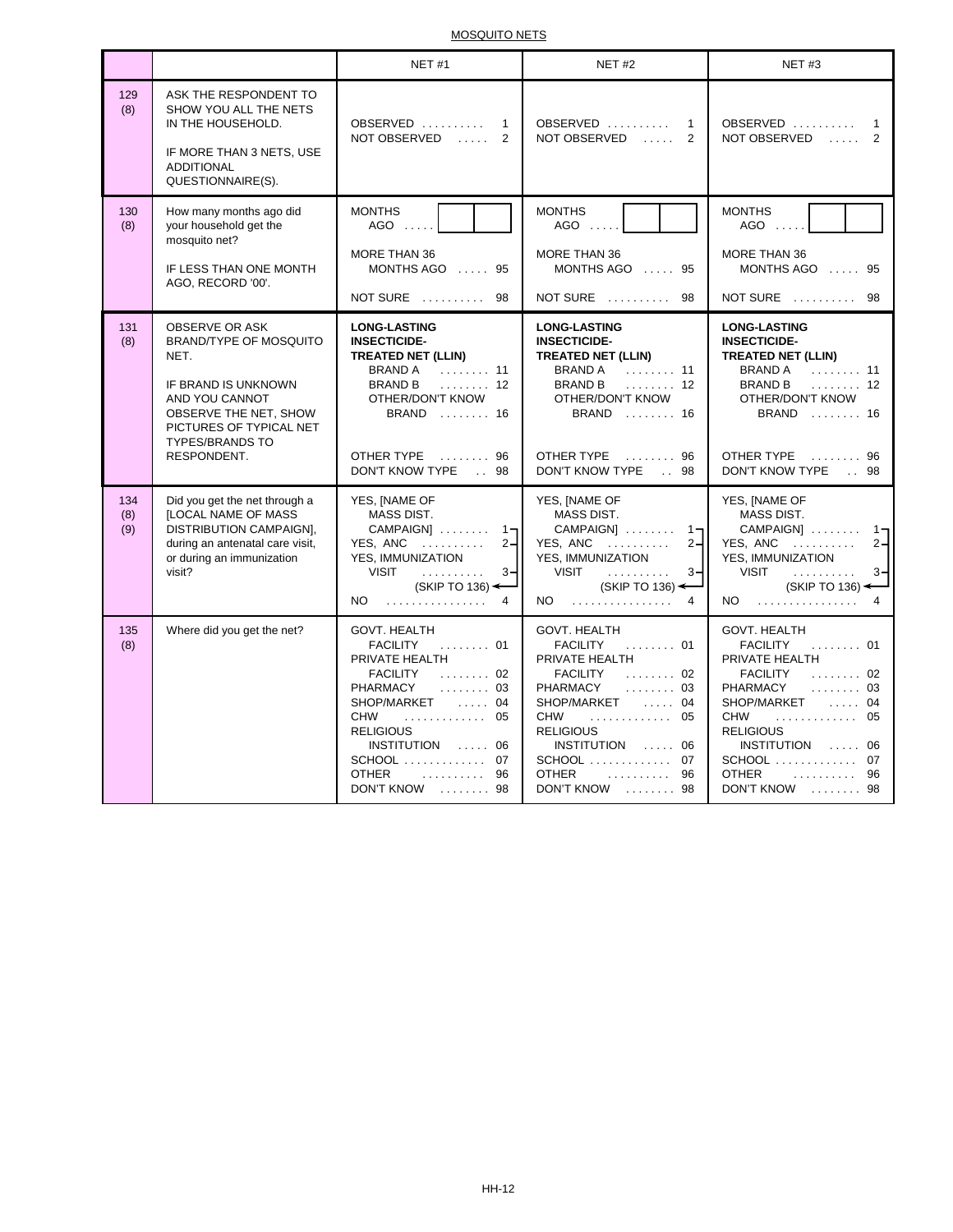| <b>MOSQUITO NETS</b> |  |
|----------------------|--|
|                      |  |

|            |                                                                                                                                              | <b>NET#1</b>                                                                                                                       | <b>NET#2</b>                                                                                                                                     | NET#3                                                                                                                                                    |
|------------|----------------------------------------------------------------------------------------------------------------------------------------------|------------------------------------------------------------------------------------------------------------------------------------|--------------------------------------------------------------------------------------------------------------------------------------------------|----------------------------------------------------------------------------------------------------------------------------------------------------------|
| 136<br>(8) | Did anyone sleep under this<br>mosquito net last night?                                                                                      | <b>YES</b><br>.<br>1<br><b>NO</b><br>$2-$<br>.<br>(SKIP TO 138) $\triangleleft$<br><b>NOT SURE</b><br>$8-$<br>.                    | <b>YES</b><br>1<br><b>NO</b><br>$2-$<br>.<br>(SKIP TO 138) $\triangleleft$<br>NOT SURE<br>$8-$<br>.                                              | <b>YES</b><br><u>.</u><br><b>NO</b><br>2 <sub>7</sub><br>1.1.1.1.1.1.1<br>(SKIP TO 138) $\triangleleft$<br><b>NOT SURE</b><br>and a straight and<br>$8-$ |
| 137<br>(8) | Who slept under this mosquito<br>net last night?<br><b>RECORD THE PERSON'S</b><br>NAME AND LINE NUMBER<br><b>FROM HOUSEHOLD</b><br>SCHEDULE. | <b>NAME</b><br><b>LINE</b><br>NO.<br><b>NAME</b><br><b>LINE</b><br>NO.<br><b>NAME</b><br>LINE<br>NO.<br><b>NAME</b><br>LINE<br>NO. | <b>NAME</b><br><b>LINE</b><br>NO.<br><b>NAME</b><br><b>LINE</b><br>NO.<br><b>NAME</b><br><b>LINE</b><br>NO.<br><b>NAME</b><br><b>LINE</b><br>NO. | <b>NAME</b><br><b>LINE</b><br>NO.<br><b>NAME</b><br><b>LINE</b><br>NO.<br><b>NAME</b><br><b>LINE</b><br>NO.<br><b>NAME</b><br><b>LINE</b><br>NO.         |
| 138<br>(8) |                                                                                                                                              | GO BACK TO 129 FOR NEXT<br>NET; OR, IF NO MORE NETS,<br>GO TO 139.                                                                 | GO BACK TO 129 FOR NEXT<br>NET; OR, IF NO MORE NETS,<br>GO TO 139.                                                                               | GO TO 129 IN FIRST<br><b>COLUMN OF A NEW</b><br>QUESTIONNAIRE; OR, IF NO<br>MORE NETS, GO TO 139.                                                        |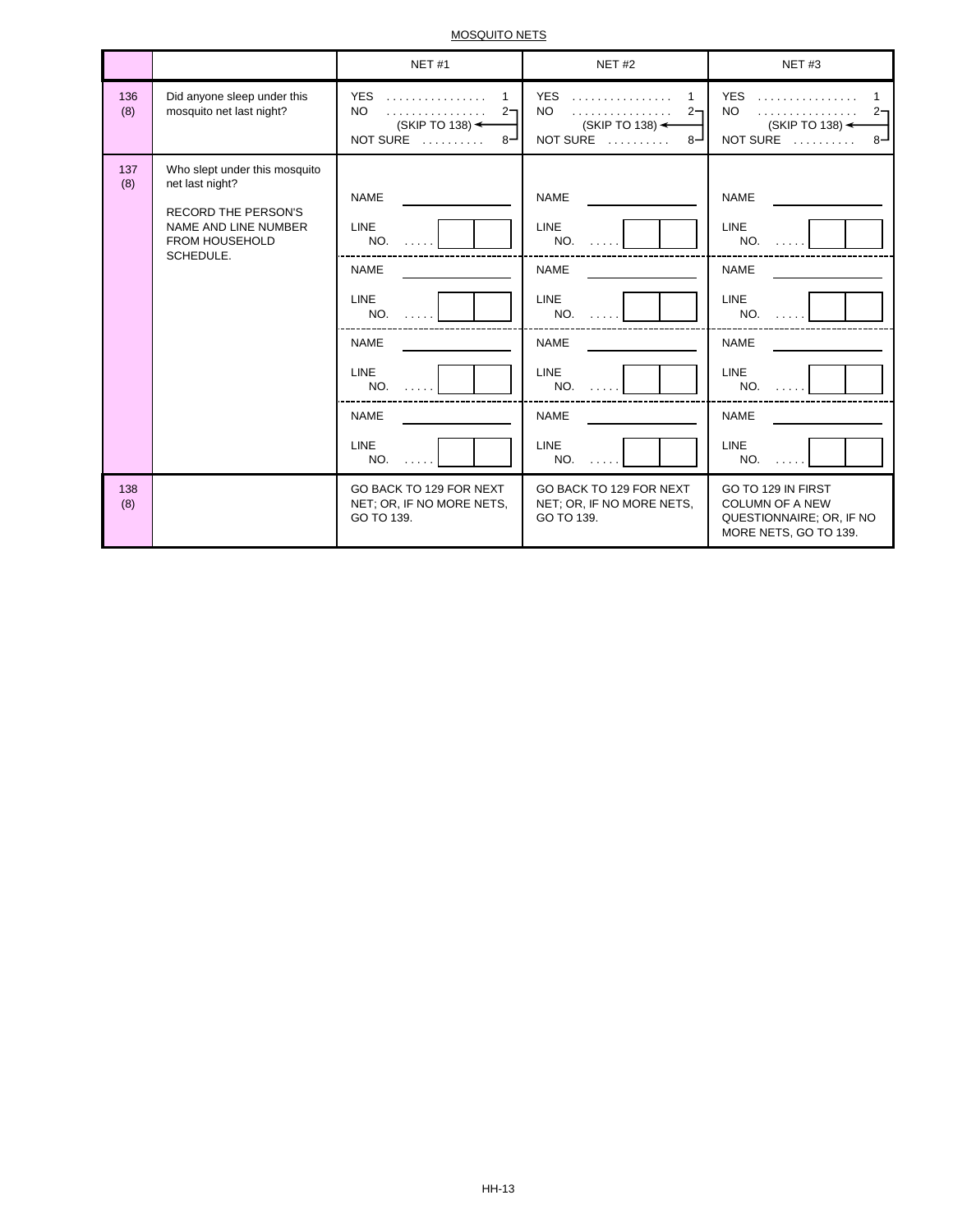ADDITIONAL HOUSEHOLD CHARACTERISTICS

| NO.        | QUESTIONS AND FILTERS                                                                                                                                                         | <b>CODING CATEGORIES</b>                                                                                                                                                                                                                                                          | <b>SKIP</b> |
|------------|-------------------------------------------------------------------------------------------------------------------------------------------------------------------------------|-----------------------------------------------------------------------------------------------------------------------------------------------------------------------------------------------------------------------------------------------------------------------------------|-------------|
| 139        | We would like to learn about the places that<br>households use to wash their hands. Can you please<br>show me where members of your household most often<br>wash their hands? | OBSERVED, FIXED PLACE<br>$\mathbf{1}$<br>OBSERVED, MOBILE<br>2<br>NOT OBSERVED,<br>NOT IN DWELLING/YARD/PLOT<br>3<br>NOT OBSERVED, NO PERMISSION TO SEE<br>$\overline{4}$<br>NOT OBSERVED, OTHER REASON<br>5                                                                      | 142         |
| 140        | OBSERVE PRESENCE OF WATER AT THE PLACE<br>FOR HANDWASHING.<br>RECORD OBSERVATION.                                                                                             | <b>WATER IS AVAILABLE</b><br>$\mathbf{1}$<br>WATER IS NOT AVAILABLE<br>2                                                                                                                                                                                                          |             |
| 141        | OBSERVE PRESENCE OF SOAP, DETERGENT, OR<br>OTHER CLEANSING AGENT AT THE PLACE FOR<br>HANDWASHING.<br>RECORD OBSERVATION.                                                      | SOAP OR DETERGENT<br>(BAR, LIQUID, POWDER, PASTE)  A<br>ASH, MUD, SAND<br>B<br><b>NONE</b>                                                                                                                                                                                        |             |
| 142<br>(5) | OBSERVE MAIN MATERIAL OF THE FLOOR OF THE<br>DWELLING.<br>RECORD OBSERVATION.                                                                                                 | <b>NATURAL FLOOR</b><br>EARTH/SAND  11<br><b>RUDIMENTARY FLOOR</b><br>PALM/BAMBOO  22<br><b>FINISHED FLOOR</b><br>PARQUET OR POLISHED WOOD 31<br>VINYL OR ASPHALT STRIPS  32<br>CERAMIC TILES  33<br>CARPET  35<br><b>OTHER</b><br>96<br>(SPECIFY)                                |             |
| 143<br>(5) | OBSERVE MAIN MATERIAL OF THE ROOF OF THE<br>DWELLING.<br>RECORD OBSERVATION.                                                                                                  | <b>NATURAL ROOFING</b><br>NO ROOF<br>THATCH/PALM LEAF  12<br><b>RUDIMENTARY ROOFING</b><br><b>RUSTIC MAT</b><br>CARDBOARD<br><b>FINISHED ROOFING</b><br>METAL  31<br>CALAMINE/CEMENT FIBER  33<br><b>CERAMIC TILES</b><br>ROOFING SHINGLES  36<br><b>OTHER</b><br>96<br>(SPECIFY) |             |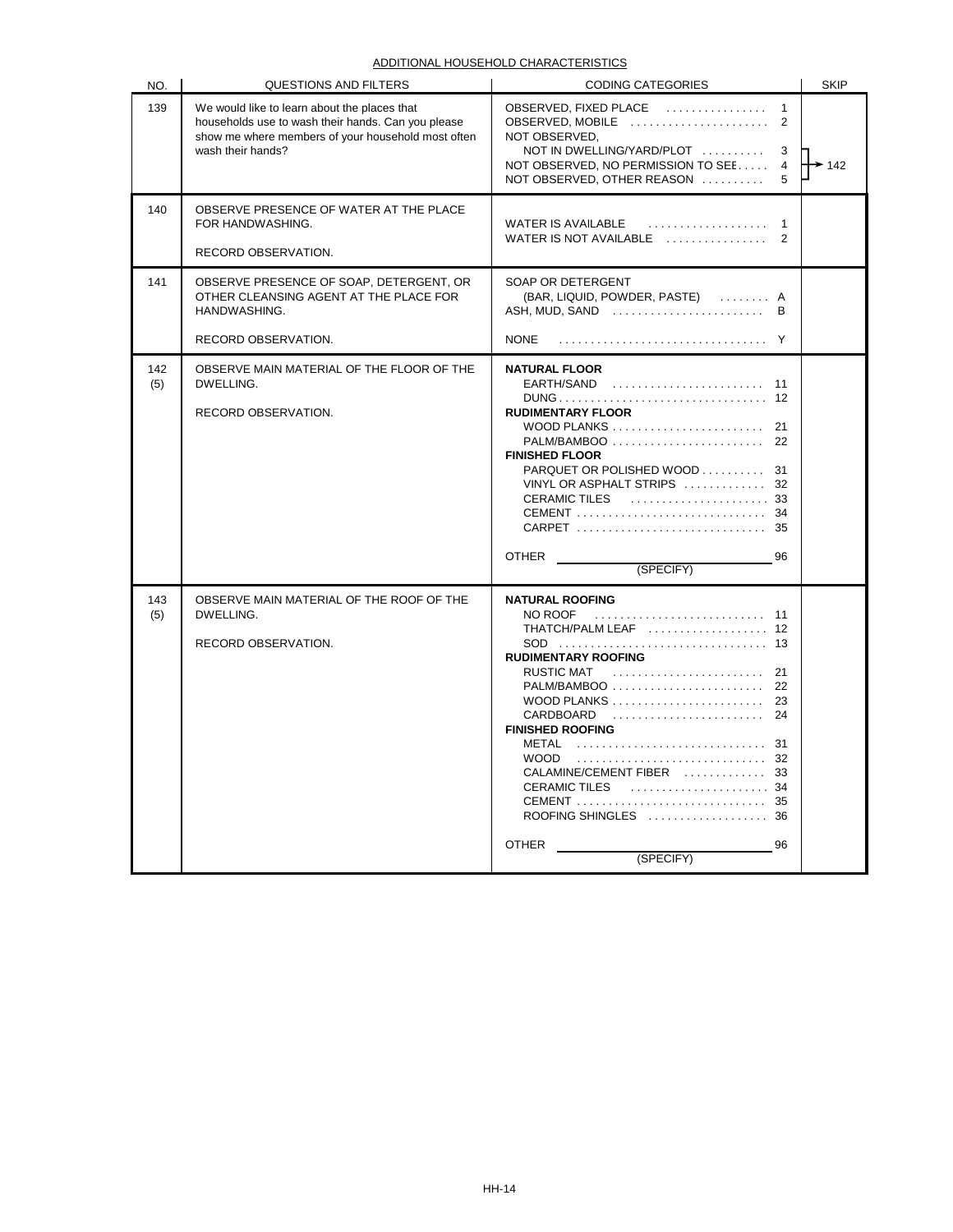ADDITIONAL HOUSEHOLD CHARACTERISTICS

| NO.         | <b>QUESTIONS AND FILTERS</b>                                                                                                                                                   | <b>CODING CATEGORIES</b>                                                                                                                                                                                                                                                                                                                                                                                                                  | <b>SKIP</b> |
|-------------|--------------------------------------------------------------------------------------------------------------------------------------------------------------------------------|-------------------------------------------------------------------------------------------------------------------------------------------------------------------------------------------------------------------------------------------------------------------------------------------------------------------------------------------------------------------------------------------------------------------------------------------|-------------|
| 144<br>(5)  | OBSERVE MAIN MATERIAL OF THE EXTERIOR<br>WALLS OF THE DWELLING.<br>RECORD OBSERVATION.                                                                                         | <b>NATURAL WALLS</b><br>CANE/PALM/TRUNKS  12<br>DIRT  13<br><b>RUDIMENTARY WALLS</b><br>BAMBOO WITH MUD $\ldots \ldots \ldots \ldots \ldots$ 21<br>STONE WITH MUD $\ldots \ldots \ldots \ldots \ldots \ldots$ 22<br>UNCOVERED ADOBE  23<br>PLYWOOD  24<br>REUSED WOOD  26<br><b>FINISHED WALLS</b><br>STONE WITH LIME/CEMENT  32<br>CEMENT BLOCKS  34<br>COVERED ADOBE  35<br>WOOD PLANKS/SHINGLES  36<br><b>OTHER</b><br>96<br>(SPECIFY) |             |
| 145<br>(10) | I would like to check whether the salt used in your<br>household is iodized. May I have a sample of the salt<br>used to cook meals in your household?<br>TEST SALT FOR IODINE. | IODINE PRESENT<br>1<br>NO IODINE<br>2<br>NO SALT IN HOUSEHOLD<br>3<br>SALT NOT TESTED<br>6<br>(SPECIFY REASON)                                                                                                                                                                                                                                                                                                                            |             |
| 146         | RECORD THE TIME.                                                                                                                                                               |                                                                                                                                                                                                                                                                                                                                                                                                                                           |             |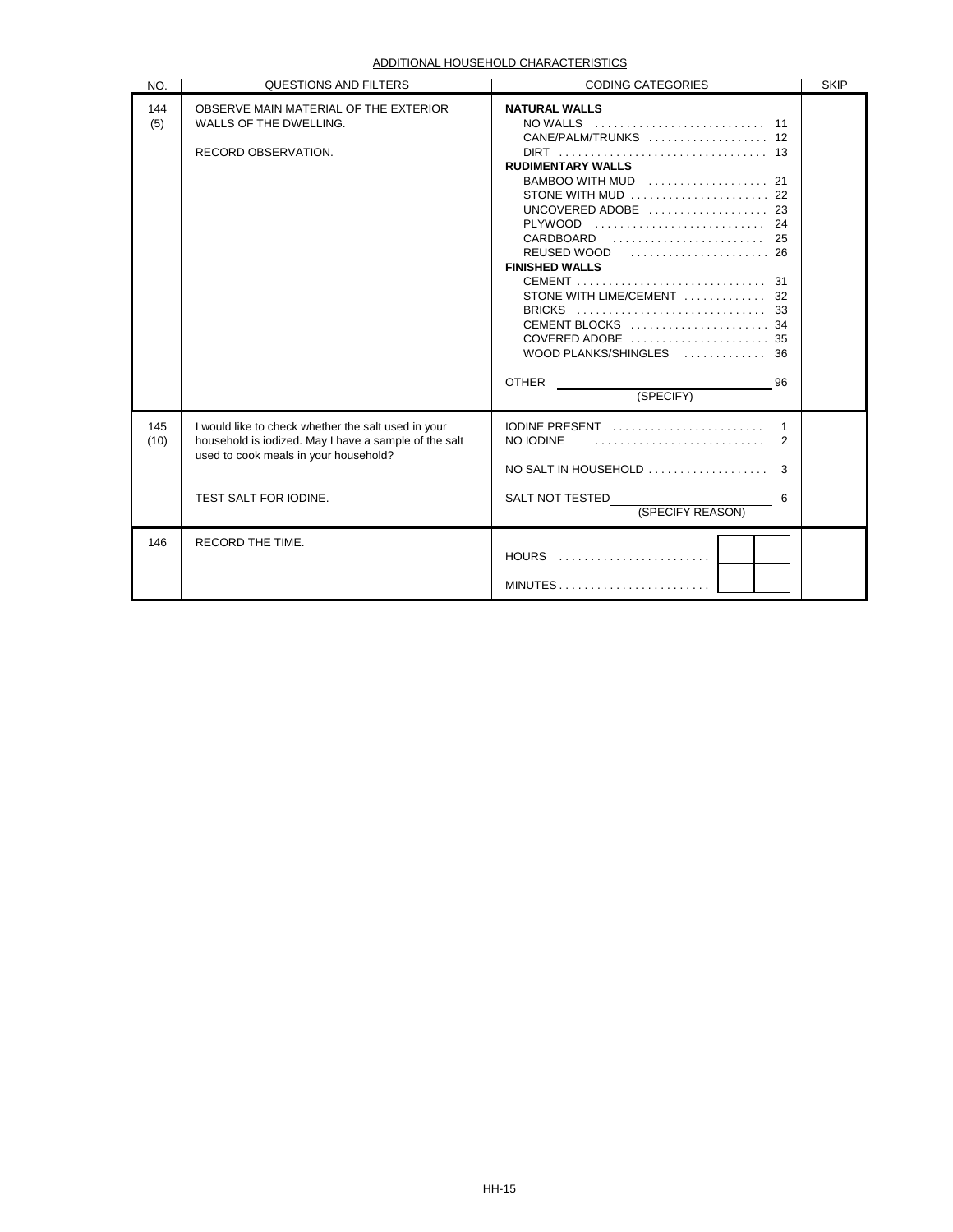### INTERVIEWER'S OBSERVATIONS

### TO BE FILLED IN AFTER COMPLETING INTERVIEW

COMMENTS ABOUT INTERVIEW:

COMMENTS ON SPECIFIC QUESTIONS:

ANY OTHER COMMENTS:

SUPERVISOR'S OBSERVATIONS

EDITOR'S OBSERVATIONS